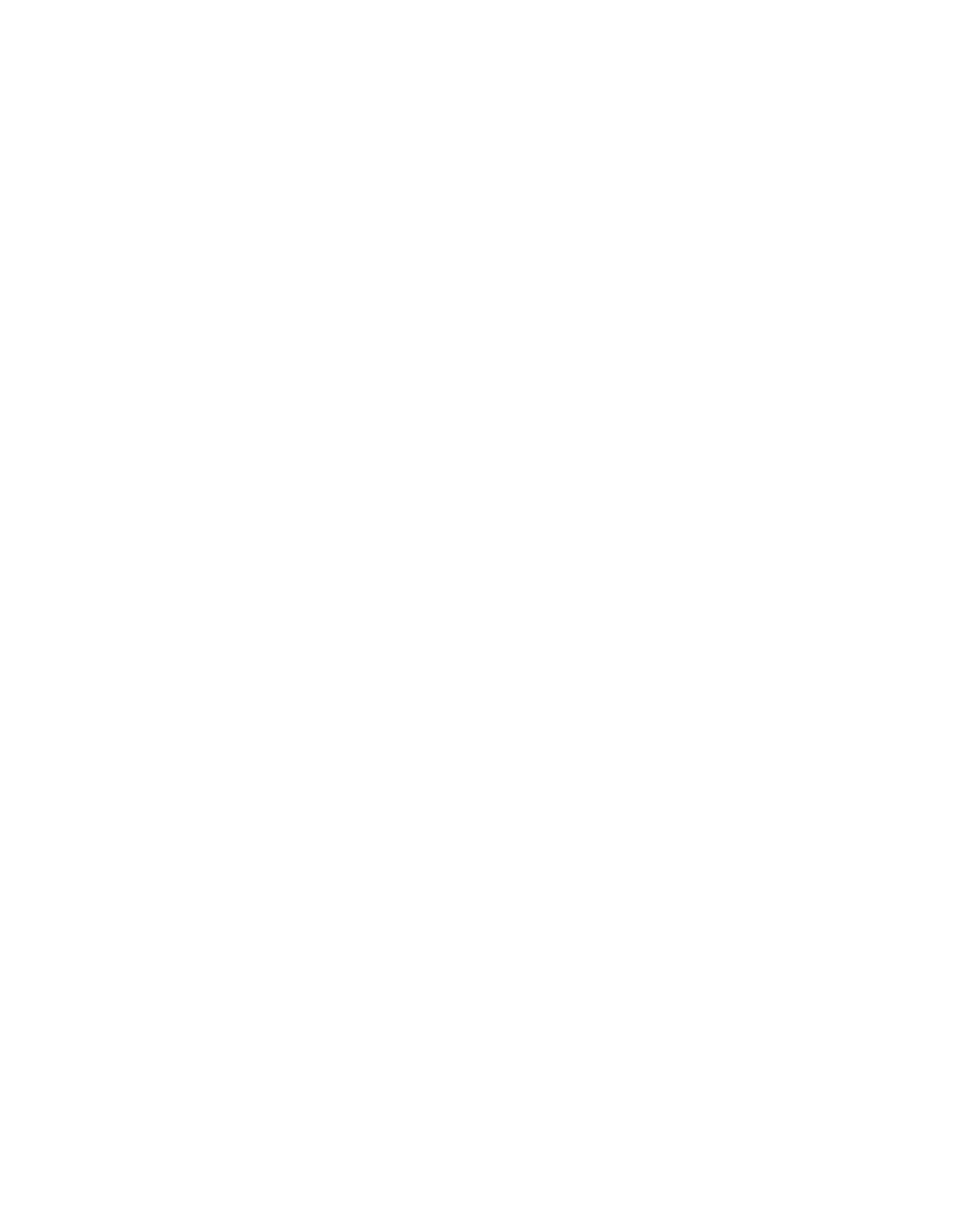## **Table of Contents**

| $\mathbf{1}$ .                                                                                        |                                                                                            |                                                                                 |  |
|-------------------------------------------------------------------------------------------------------|--------------------------------------------------------------------------------------------|---------------------------------------------------------------------------------|--|
| 2.                                                                                                    |                                                                                            |                                                                                 |  |
|                                                                                                       | 2.1                                                                                        |                                                                                 |  |
|                                                                                                       | 2.2                                                                                        |                                                                                 |  |
|                                                                                                       | 2.3                                                                                        |                                                                                 |  |
| Strengthening Cooperation between Parliaments and Governments in the Achievement of<br>3 <sub>1</sub> |                                                                                            |                                                                                 |  |
|                                                                                                       | 3.1<br><b>INSTITUTIONS</b>                                                                 | FIPA'S PARTICIPATION IN INTER-AMERICAN ACTIVITIES AND DIALOGUE WITH HEMISPHERIC |  |
| 4.                                                                                                    | 3.2                                                                                        | <b>OTHER MODELS FOR COOPERATION BETWEEN PARLIAMENTS AND GOVERNMENTS  12</b>     |  |
| 5.                                                                                                    |                                                                                            |                                                                                 |  |
|                                                                                                       | 5.1                                                                                        | <b>RECOMMENDATIONS OF THE CONGRESS "TOWARDS A GENDER-SENSITIVE LEGISLATIVE</b>  |  |
|                                                                                                       |                                                                                            |                                                                                 |  |
|                                                                                                       | 5.2                                                                                        |                                                                                 |  |
|                                                                                                       |                                                                                            |                                                                                 |  |
|                                                                                                       |                                                                                            |                                                                                 |  |
|                                                                                                       |                                                                                            |                                                                                 |  |
|                                                                                                       | <b>DECLARATION PRESENTED AT THE 37TH REGULAR SESSION OF THE GENERAL ASSEMBLY OF</b><br>5.3 |                                                                                 |  |
|                                                                                                       |                                                                                            |                                                                                 |  |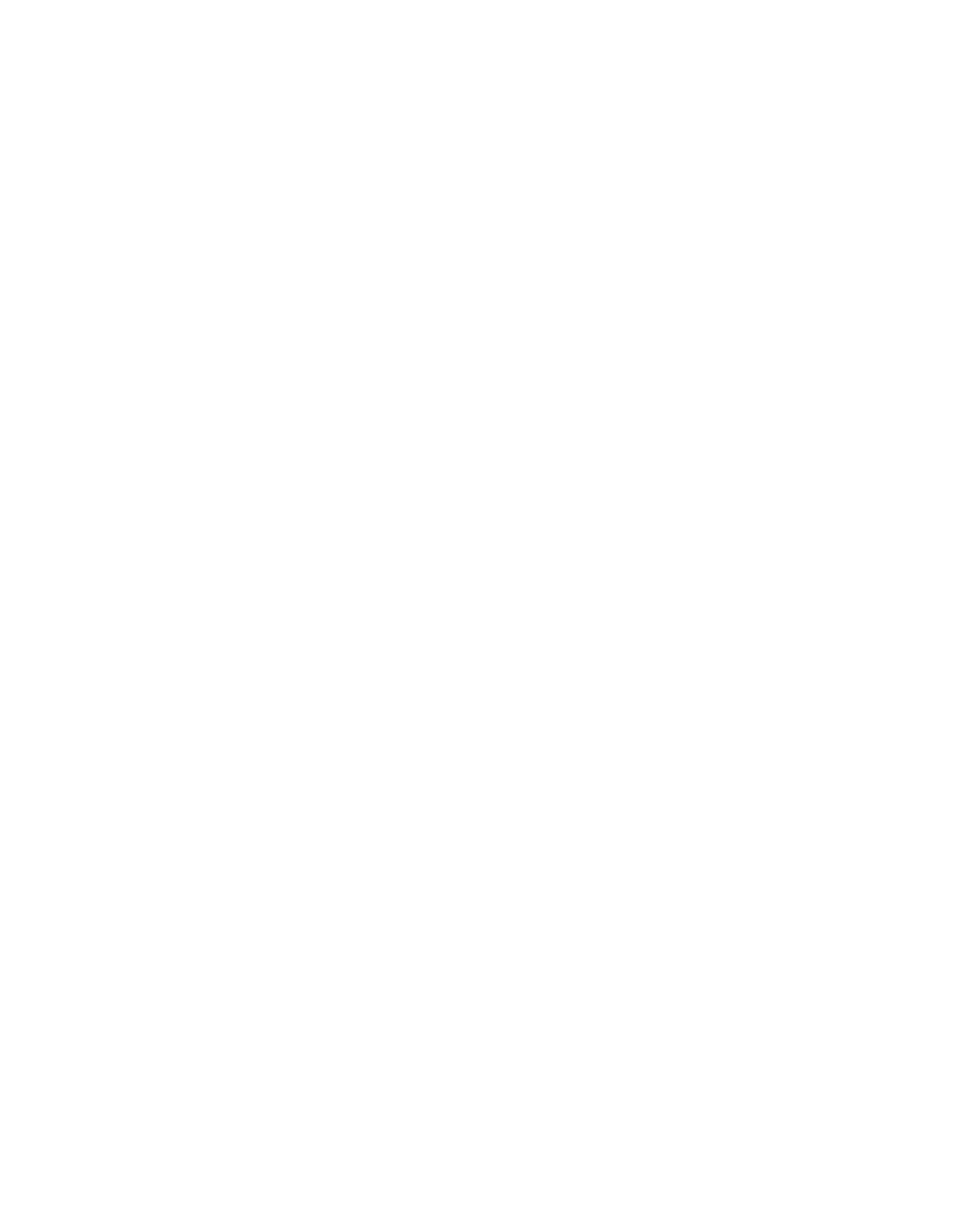

I am honoured and very pleased to submit the report "Progress by FIPA from Mar del Plata to Port of Spain: opening new paths of cooperation in the Americas."

The Inter-Parliamentary Forum of the Americas (FIPA) was created in 2001 and brings together the national parliaments of the Americas with the commitment to contribute to the integration process as one of the most appropriate instruments for the sustainable and harmonious development of the hemisphere.

The Plan of Action of the Third Summit of the Americas, held in the city of Québec a few days after the creation of FIPA, acknowledged very especially the importance of the Forum as an instrument of cooperation between our countries. This plan urged the countries of the continent to encourage "the cooperation and exchange of experiences and parliamentary best practices between national legislators of the Hemisphere, while respecting the separation and balance of powers, through bilateral, subregional and hemispheric vehicles such as the Inter-Parliamentary Forum of the Americas (FIPA)."

Since the Québec Summit, we parliamentarians have improved our understanding of the political, economic and social issues that affect our hemisphere. This knowledge, backed by an exchange of information and experiences among FIPA members, allows us to defend more effectively the interests of the peoples we represent. We presented some of these achievements in progress reports submitted in the framework of the 2004 Special Summit in Monterrey, and at the 2005 Mar del Plata Summit.

On the one hand, this report presents the achievements we have made through plenary sessions, working groups, training workshops and conferences, on such varied matters as the fight against drug trafficking, gender equality on legislative agendas, the implications of trade for development, or the struggle against poverty.

On the other hand, we would like to highlight the efforts made by FIPA to intensify communications and to define new frameworks for collaboration with the institutions of the Inter-American system.

The draft Declaration of Port of Spain, which will be adopted by our heads of States and Governments on Sunday, gives us a general idea of the actions expected from our leaders, whether they be in the environmental or energy field, in the fight against inequality or in the strengthening of citizens' security and democracy. Those challenges are even greater in view of the fact that they arise in the context of an unprecedented economic and financial crisis. Therefore, they require not only more effective actions by executive institutions but also a strong involvement by legislatures within their areas of competence in matters of legislation, representation and control.

In this framework, we hope that the Special Parliamentary Dialogue, convened for the first time by FIPA and hosted by the Parliament of Trinidad and Tobago in the framework of this 5th Summit, will help to open new paths of cooperation at the inter-American level and to advance in strengthening democratic institutions so as to better serve citizens.

### **Luiz Carlos Hauly Member of the Brazilian Chamber of Deputies, FIPA President**  April 2009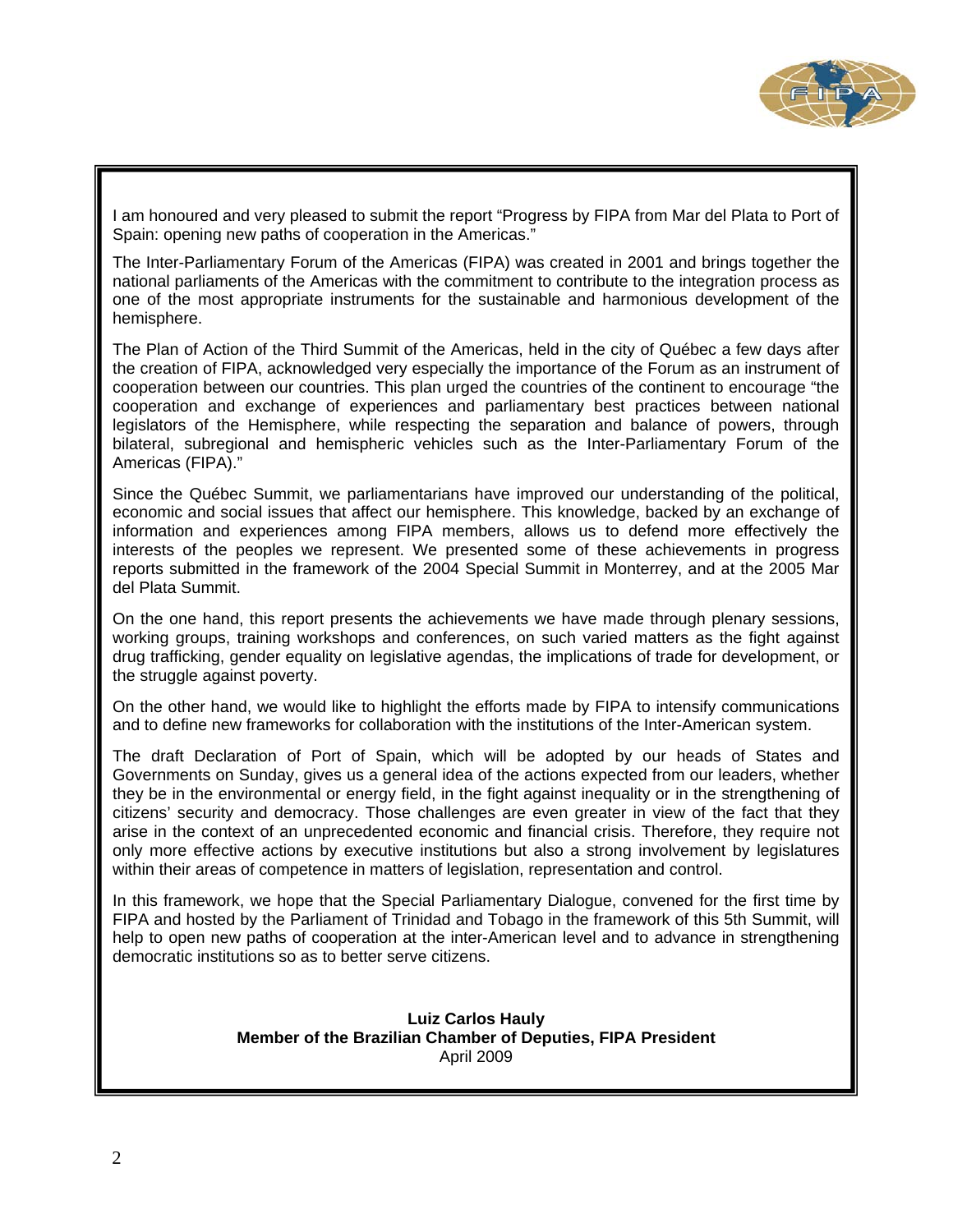*Original: Spanish* 

### **1. Introduction**

The Inter-Parliamentary Forum of the Americas (FIPA) is an autonomous network committed to promoting parliamentary participation in the Inter-American system and to contributing to interparliamentary dialogue in dealing with matters on the hemispheric agenda, in keeping with OAS General Assembly Resolution 1673/99.

Being the only parliamentary association for national legislatures mirroring the OAS membership,

FIPA's role is fundamental in achieving parliamentary participation on issues of importance to the hemisphere.

FIPA was officially constituted during its inaugural meeting, held in Ottawa, Canada, a few days prior to the Third Summit of the Americas, which took place in Quebec City in April 2001. More than 110 parliamentarians from 26 countries in the continent attended the meeting and adopted FIPA's rules and guidelines.

The Plan of Action of the Third Summit of the Americas specifically recognized the importance of



The FIPA Executive Committee meets in Brasilia, 2007

FIPA in furthering the objectives of the Summits process on democratic governance. It called on the nations of the Americas to "encourage cooperation and exchange of experiences and parliamentary best practices between national legislators of the Hemisphere, while respecting the separation and balance of powers, through bilateral, subregional and hemispheric vehicles such as the Inter-Parliamentary Forum of the Americas (FIPA);"

The report included below is the third one submitted by FIPA to the Heads of States and Governments of the Americas, following the progress reports submitted at the Special Summit of Monterrey (2004) and at the Mar del Plata Summit (2005).

The second section of this report presents some of the progress made on three major issues of the Summits: creating prosperity, realizing human potential, and strengthening democracy. The third section highlights the actions undertaken by FIPA to strengthen cooperation between governments and parliaments towards the fulfilment of hemispheric goals, as well as examples of existing cooperation models in other organizations.

In order to achieve its objective of encouraging hemispheric cooperation, FIPA needs to have the permanent commitment of the countries of the Americas. This commitment not only relates to the active participation of FIPA's legislature members, but also to the backing of the executive branches of government in strengthening FIPA's role as a predominant player in the Inter-American system.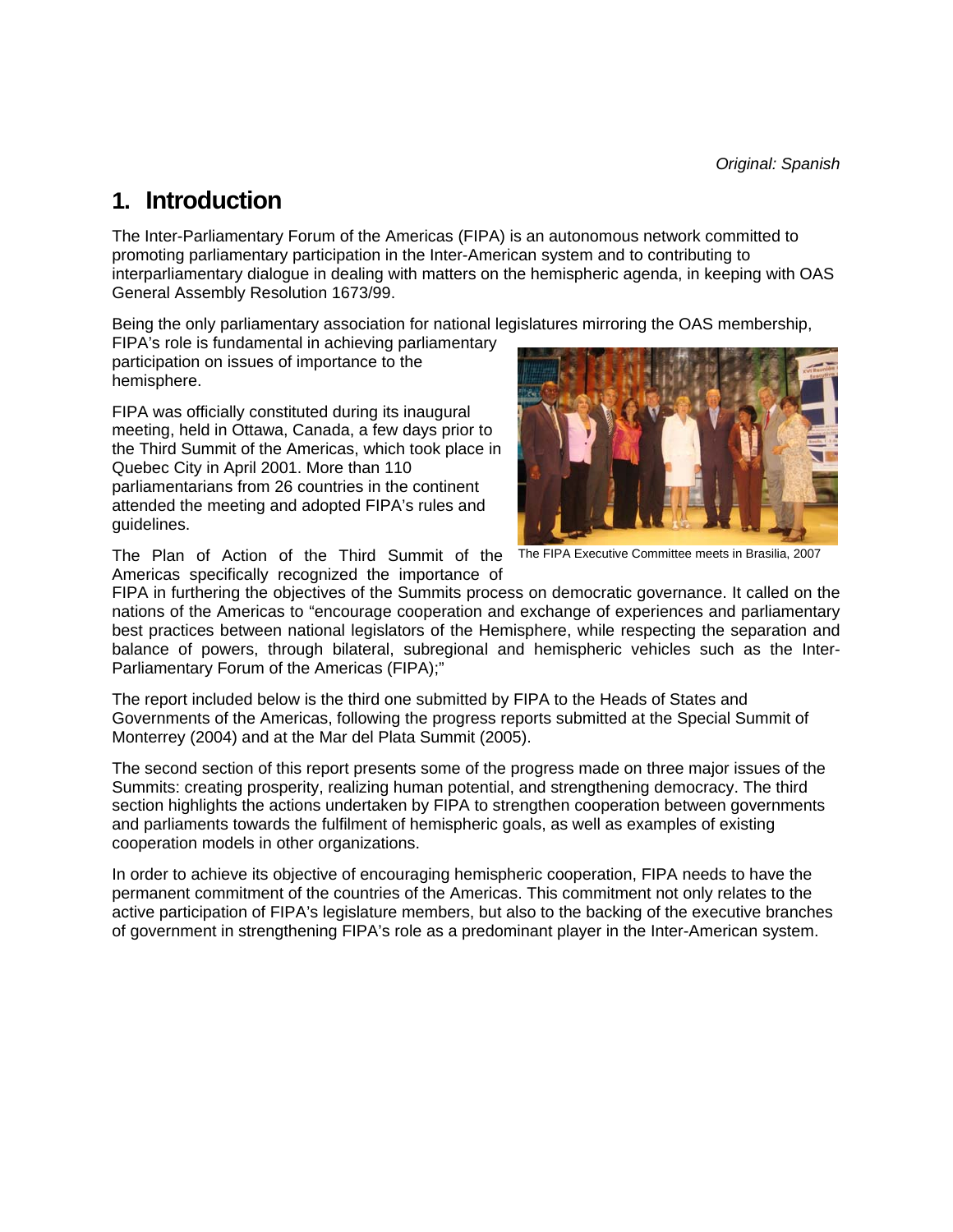

### **2. Supporting Summit Mandates: 2005-2009 Progress Report**

### *2.1 Contributing to Prosperity*

Working Group on Trade and Integration, Fifth Plenary Assembly (Colombia 2006)

Mar del Plata Declaration, article 6, Fourth Summit of Heads of States and Governments of the Americas, 2005: "...*we reiterate that trade and investment opportunities are necessary for countries in fighting poverty and in their development efforts."* 

Mar del Plata Declaration, article 15: *"…we will address the problems that come about because of trade barriers and unsustainable debt, and we will continue to reform the international financial architecture"* 

Mar del Plata Declaration, article 18: "*We express our commitment to the progress of the negotiations on the Doha Development Agenda"* 

FIPA's main activities are carried out during the annual plenary meetings and in the working groups, where the participating legislators learn more about and discuss different policy options with a view to submitting proposals to meet the political, social, and economic challenges facing the continent.

During FIPA's Fifth Plenary Assembly, held in Bogotá, Colombia, on November 19th-21st, 2006, legislators participating in the Working Group on Trade and Integration submitted a series of recommendations, including the following:

- $\triangleright$  All barriers to international trade must be eliminated, including tariffs or subsidies that distort international commerce;
- $\triangleright$  Complementary domestic policies intended to take advantage of opportunities for international insertion should be encouraged, particularly policies on infrastructure, education, State modernization, rural, agricultural and fishery development, and science and technology;
- ¾ Policies that favour energy integration should be created, taking into account the challenges related to non-renewable resources and the opportunities offered by renewable resources such as bio-energy, wind energy and other sources.
- $\triangleright$  A fund with enough resources to facilitate the transition to a freer system of trade and further integration should be established for the countries of the Americas and the Caribbean, particularly to facilitate connectivity in the region, infrastructure development (air, land and maritime transport), and the promotion of small and medium-sized businesses, in line with the WTO "Aid for Trade" initiative.
- $\triangleright$  It is recommended that FIPA members submit these recommendations to their respective parliaments and executive branches, that they work together with their own FIPA national executive representatives to ensure specific progress towards their implementation."

### Trade Knowledge Workshops 2007 & 2008

Aware of the need to provide parliamentarians with the necessary tools to be well informed, take responsible decisions, and give concrete answers to their constituents, FIPA has set to the task of organising international trade knowledge workshops.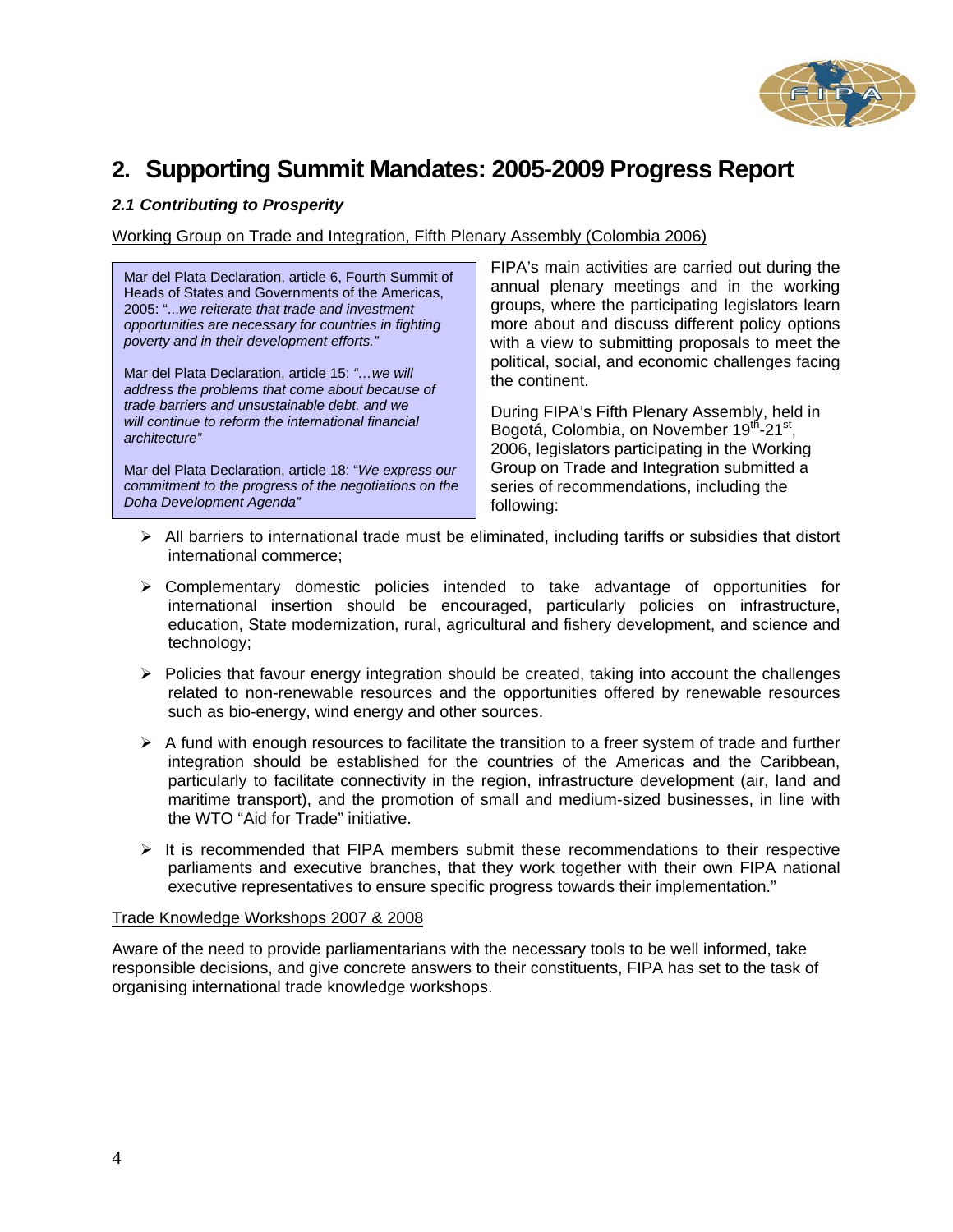• First Trade Knowledge Workshop for Parliamentarians (Ottawa 2007)



Parliamentarians learn about trade rules during the Ottawa workshop

On March 18<sup>th</sup>-20<sup>th</sup>, 2007 FIPA conducted the first *Trade Knowledge Workshop for Parliamentarians,* hosted by FIPA's Canadian Section in Ottawa, Canada. The workshop originated in the need to provide parliamentarians with more and better capacity-building opportunities, particularly in connection with trade law. The workshop was attended by 16 parliamentarians from Bolivia, Canada, Colombia, Dominica, El Salvador, Haiti, Jamaica, and Mexico.

It was intended to provide parliamentarians with basic information on trade regulations and policies in a way that should be relevant to their own and their constituents' interests. Furthermore, considering that trade policies

affect so many areas, such as poverty, development, social movements, and gender issues, the workshop was also aimed at providing a framework for discussing these matters within a trade policy context.

• Workshop on "Trade Liberalization – WTO, Doha Round, and Challenges to Development" (Costa Rica 2008)

From November  $6<sup>th</sup> - 8<sup>th</sup>$ , 2008, a workshop on "Trade Liberalization – WTO, Doha Round, and Challenges to Development" was held in San José, Costa Rica, for parliamentarians of Central American and South American countries.

The event, co-hosted by the Foreign Affairs Committee of the Legislative Assembly of Costa Rica, FIPA, and the World Trade Organization (WTO), was attended by 32 parliamentarians from Costa Rica, Argentina, Bolivia, Brazil, Canada, Chile, Colombia, El Salvador, Mexico, Paraguay, Peru, and the Dominican Republic. As international trade has an impact on all sectors of society, the workshop was an opportunity to learn about trade, gain a more in-depth knowledge of the operation of organizations like the WTO, and analyse the relationship between trade liberalization and the fight against poverty and inequality.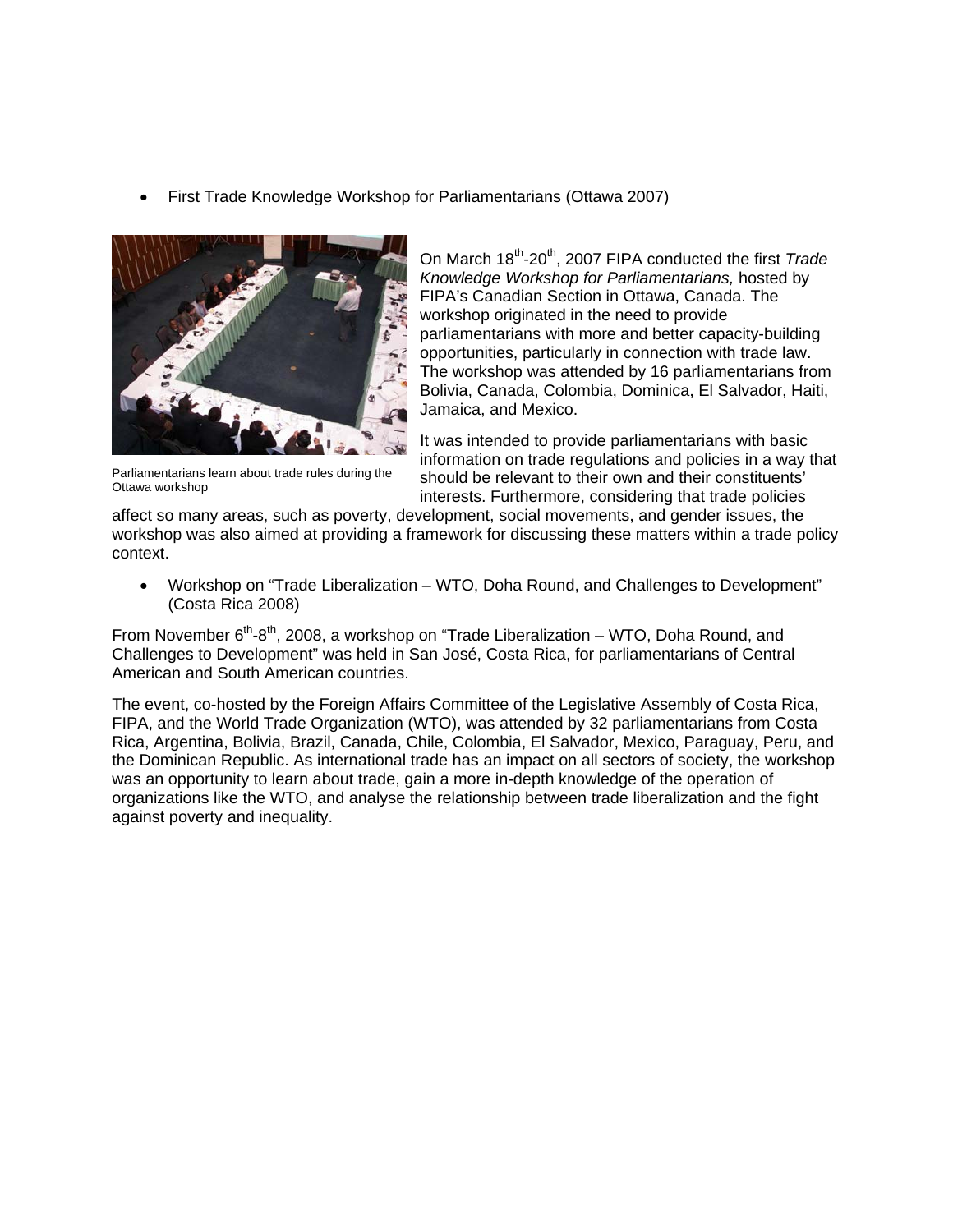

### *2.2 Developing Human Potential*

### *Working Group on Poverty Reduction, Fifth Plenary Assembly (Colombia 2006)*

During FIPA's Fifth Plenary Assembly, held in Colombia, the members of the Working Group on Poverty Reduction submitted a series of recommendations aimed, among other things, at::

 $\triangleright$  Making social spending more effective;

Mar del Plata Declaration, article 1: *"…we reaffirm our commitment to fight poverty, inequality, hunger, and social exclusion in order to raise the standard of living of our peoples and strengthen democratic governance in the Americas."* 

- $\triangleright$  Making employment a priority for social transformation to be achieved;
- $\triangleright$  Find a way to implement the resolutions and initiatives presented by the FIPA work groups in our own countries in such a way that they become a binding force;
- ¾ Ensure State resources fulfill their mission by fighting corruption and encouraging parliamentarians to propose transparency laws in their countries.

The presentations made by various experts during the event were focused on the different mechanisms available to implement poverty reduction strategies. Particularly, a series of measures were proposed for improving the effectiveness of the legislative branches in monitoring government plans to fight poverty.

### The Group of Women Parliamentarians of the Americas

Declaration of Quebec, Third Summit of Heads of States and Governments of the Americas, 2001: *"We are committed to the promotion of gender equality, and to achieving the full participation of all persons in the political, economic, social and cultural life of our countries."* 

Mar del Plata Plan of Action, article 5, Fourth Summit of Heads of States and Governments of the Americas, 2005: *"To ensure equal access for men and women to the benefits of social protection and ensure attention to gender issues in labour and social policies."* 

Created in 2003, FIPA's Group of Women Parliamentarians of the Americas consists of women representatives from all the regions of the Americas (North, Central, South, and the Caribbean). The group's objectives, which seek to complement FIPA's goals, are to work towards gender equality.

Taking into account the concerns of men and women parliamentarians throughout the hemisphere, in late 2005 FIPA's Group of Women adopted an action plan with four themes for action:

- $\triangleright$  Encouraging the involvement of women in politics through engagement and education;
- $\triangleright$  Building the capacity of men and women parliamentarians to implement international human rights conventions, with special emphasis given to the question of gender;
- $\triangleright$  Facilitating networking between parliamentarians interested in gender equality;
- $\triangleright$  Including and expand a gender perspective in all FIPA activities so as to make the issue a crosscutting one.

During the Fifth Plenary Assembly, FIPA's regulations were amended allowing the Group of Women Parliamentarians of the Americas to become a permanent working group of FIPA, and also enabling the integration of the Chair of the Group into the FIPA Executive Committee, which would ensure the inclusion of a gender perspective in all of FIPA's tasks.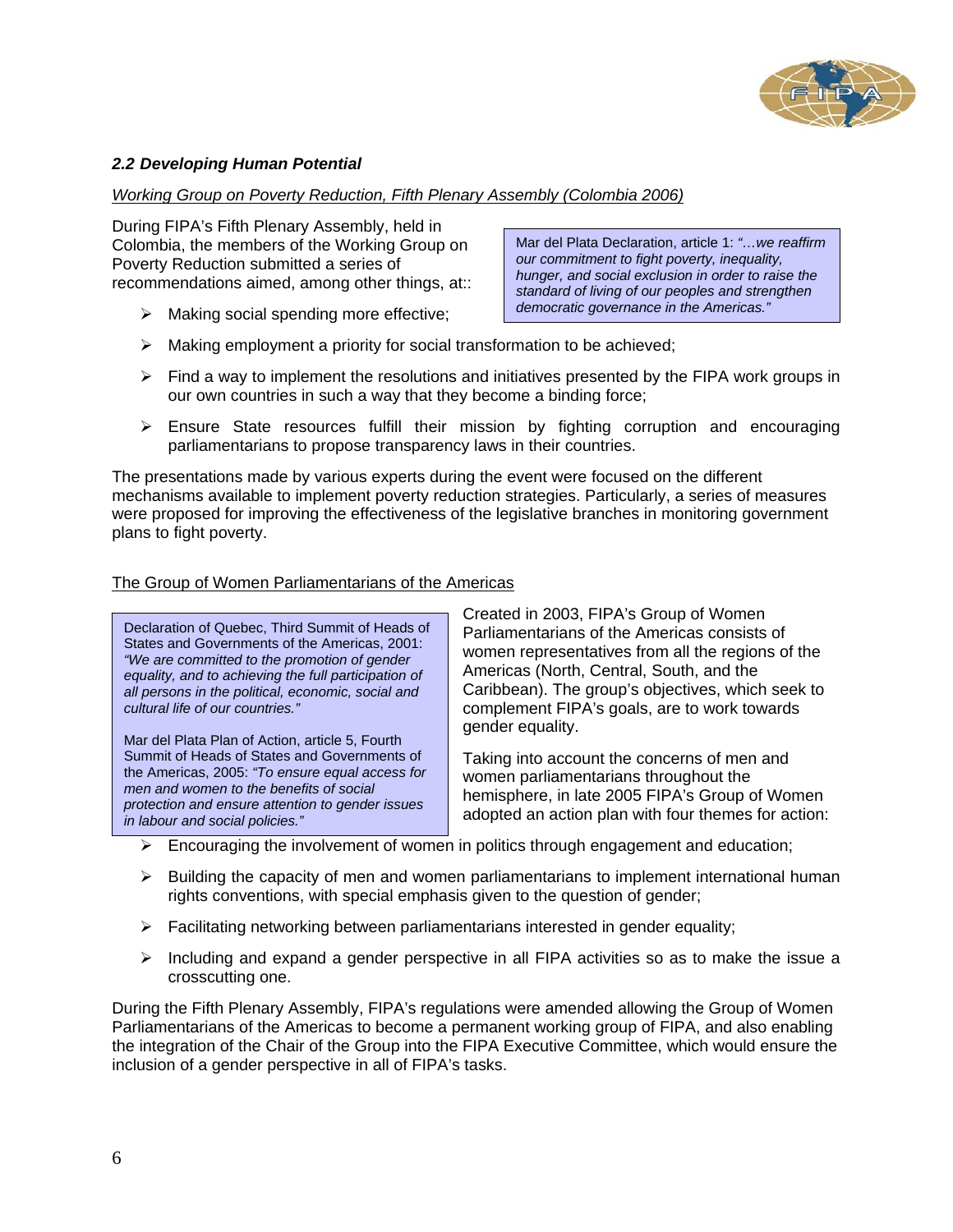The Congress "Towards a Gender-Sensitive Legislative Agenda for Development in the Americas" was held at the seat of the Senate of the Republic of Colombia in Bogotá on November 20th-21st, 2008. It was attended by 37 men and women parliamentarians from Bolivia, Brazil, Canada, Colombia, Costa Rica, Cuba, Dominica, Haiti, Grenada, Guatemala, Jamaica, Mexico, Peru, Dominican Republic, and Saint Lucia. The Congress consisted of six work sessions focused on economic policies and gender, international crisis, development and gender, as well as on social policies, environmental policies, and political and electoral reforms from a gender perspective.

Recommendations made at the congress included the following:

- $\triangleright$  To include a gender perspective as a central and cross-cutting dimension in the formulation of public budgets at the central, regional and local levels;
- $\triangleright$  To recognize the need to raise the visibility and equitable remuneration of women's labour in trade agreements;



Peruvian Congresswoman Hilaria Supa defends the rights of indigenous women at the FIPA Congress

 $\triangleright$  To promote the linkage between the Legislative power and grass-roots social organizations so as to guarantee compliance with the quota law.

In order to implement these recommendations, a proposal was made to appoint a representative from each parliamentary institution who would regularly report to FIPA's Plenary Assembly on the progress made in the area of gender.

### *2.3 Strengthening Democracy*

### Strengthening Cooperation and the Exchange of Experiences and Best Practices among **Parliaments**

Knowing that international cooperation, alliances, and the achievement of common goals are only possible when the parties concerned, in this case parliaments, get to know each other, since October 2006 FIPA has provided them with its official newsletter, a quarterly publication known as *ParlAmericas*, so that parliamentarians may have the means to be informed and share projects and activities. Moreover, since December 2008, FIPA's

Québec Plan of Action, Third Summit of Heads of States and Governments of the Americas, 2001: *"Encourage cooperation and exchange of experiences and parliamentary best practices between national legislators of the Hemisphere, while respecting the separation and balance of powers, through bilateral, subregional and hemispheric vehicles such as the Inter-Parliamentary Forum of the Americas (FIPA);"*

blog, *BlogAmericas*, has been made available to legislators through the Web site www.e-fipa.org with a view to encouraging the exchange of legislative initiatives and ideas through a modern means of communication.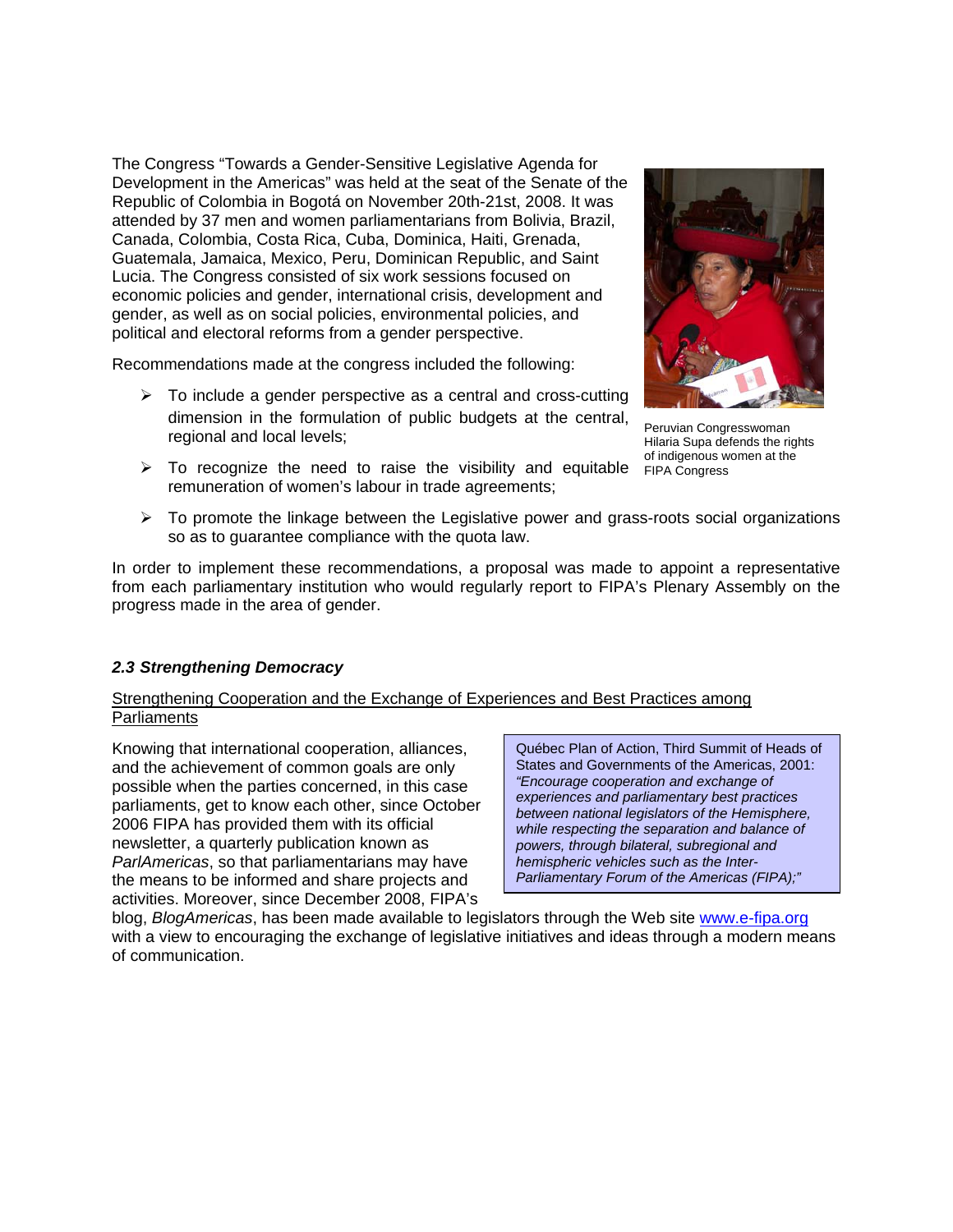

#### **Table: Excerpts of the online discussion "V Summit of the Americas: The role of Parliaments and its associated implications"**

held through the FIPA blog between December 1, 2008 and April 13, 2009

"In many Latin American countries legislators in strong centralising presidential systems see that their scope for action is very restricted. In these years of democracy, the effectiveness of parliaments has improved<sup>1</sup>, but that has not meant that decisions are made in multilateral parliamentary bodies to impact the political mandates of their Executive branches.

Joint action at the Summit helps to strengthen the direct legitimacy of national and regional parliaments, but it is also an unavoidable bridge over which the interests of civil society are of necessity transmitted. Society's growing acknowledgement of its rights and obligations means that the State is no longer the only player to define the social order. Social players have adopted new forms of social existence that do not depend entirely on state politics. The citizen has taken on not only the role of social observer but also that of a builder of a collective community which is capable of producing changes, and that of the subject of cross-border relations. Parliamentarians are the channels used by that new internationalised society to express itself."

Excerpt of *"Multilateralism, Parliamentary Diplomacy and Political Dialogue"*  Rut Diamint, University Torcuato di Tella (Argentina)

"What do we mean by integration? To some this is just a cliché repeated over and over again to please the ears, but no commitment at all. Integration should be used to refer to the complex processes whereby countries develop strategic alliances that do not weaken their individual potential but, much to the contrary, strengthen it through mutual consent in a transparent and organized manner.

\*\*\*\*\*

Our region has huge opportunities in this regard, which become actually a "must" in view of the current situation. Free trade agreements opening the door to investments, trade and diversification; cooperation agreements on power generation; and the development of joint production areas to encourage foreign investments in the region are clear examples of how we may seize the current situation to become a strong international market player with plenty to offer.

For Barack Obama's election to be truly meaningful for Latin America, it needs to be accompanied by a powerful integration component that will turn us into an essential player. This does not mean underestimating the importance that the USA bears to our region, a position in any case shared by other world economies such as the European Union or Japan. In considering our future, what matters is our ability to overcome the roadblocks to development resulting from Government red tape. Today, more than ever, the search for development calls for change in our region. Such is the demand of those who democratically casted their vote for us."

Excerpt of *"Obama and Latin America: the Right Time for Regional integration"*  Deputy Iván Moreira Barros (Chile)

"I fully agree [with the Draft Declaration] on the importance of developing social protection schemes and achieving equal access to basic social services such as water supply, housing, healthcare, food and sanitation for men and women alike. Indeed, my major project as a Senator in Colombia has been promoting a set of laws precisely aimed at reaching these goals as a way of showing that the Legislative can also contribute to making the necessary social changes. [...] Likewise, I think that it is very important that this event serve as a tool to watch over our democratic institutions."

\*\*\*\*\*

Excerpt of *"Remarks on the Declaration of Commitment: Securing Our Citizens' Future by Promoting Human Prosperity, Energy Security, and Environmental Sustainability"* Senator Cecilia López Montaño (Colombia)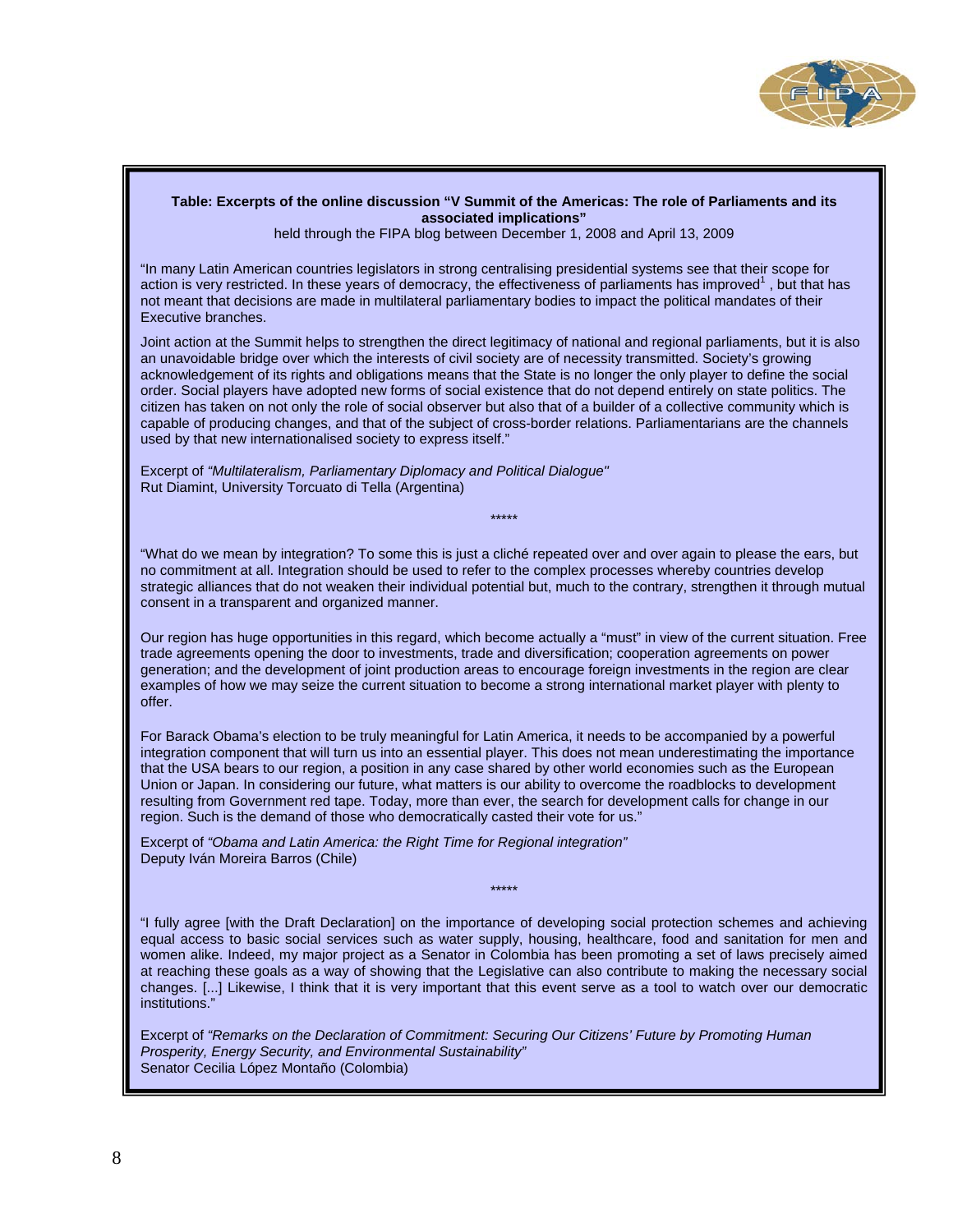"As parliamentarians, it is very difficult for us to promote or explain ideas or decisions taken by Summit members when we were not party to those decisions or familiar with the context in which they were made.

We must have a presence at the next Summit meeting and must be actively involved in the Summit process. Individually as politicians we cannot accomplish this goal. However, it is feasible through the concerted efforts of parliamentarians of their member countries through FIPA.

We must document how FIPA can bring efficiency to the Summit process, implementing Summit resolutions and policies in our respective legislatures, and how our members can serve as an important partner to the Summit by liaising with stakeholders in our countries at the grassroots level."

Excerpt of "*Towards Parliamentary Participation in the Summit of the Americas"* James Bezan, Member of Parliament (Canada)

"I think that Parliamentarians play a significant role within several population sectors, since we act as communication channels between them and the government. On the other hand, and from an economic standpoint, we are aware of the US hegemony and should not forget our economic dependence on our Northern neighbour. Efforts should therefore focus on maintaining diplomatic relationships with the USA without creating unnecessary conflict, while also seeking to open new markets and start strengthening trade and diplomatic relationships with Asia, Oceania, Africa, and the European Union.

\*\*\*\*\*

Being a Parliamentarian does not only entail speaking on behalf of our fellow citizens abroad but also trying to solve internal conflicts, thus responding to the needs of the people that elected us. I hope that the next Summit of the Americas will give Parliamentarians the opportunity to become more deeply engaged in the Summit process so that in the future we can enjoy large-scale parliamentary engagement and multilateralism."

Excerpt of *"The Mexican Parliament and its Role in the Current Situation"* Deputy Salvador Ruiz Sánchez (Mexico)

"The three key themes of the Summit are true collective challenges: human prosperity, energy security and environmental sustainability. In fact, the last two are prerequisites for the first one, since countries' growth will be difficult to achieve in the long term without sufficient energy sources and healthy ecosystems.

\*\*\*\*\*

Latin American parliaments can play a leading role in adopting public policies and measures that promote the creation and redistribution of wealth for social inclusion, but the execution of said policies and measures rests with our governments. In our countries, we notice that governments only minimally satisfy the needs of our peoples: drinking water supply, electric power, telephony, roads, health care and education services still fall short of their requirements.

Given this context, it is crucial that Parliaments be entrusted with a bigger role than simply legislating and overseeing. The pressure exerted by fair popular demands has largely turned congresspersons into agents for the execution and provision of public works and services. [...]People really value these efforts since they contribute to their wellbeing, but such efforts must be institutionalized".

Excerpt of *"Parliamentary Labour and Human Prosperity"*  Congressman Yonhy Lescano Ancieta (Peru)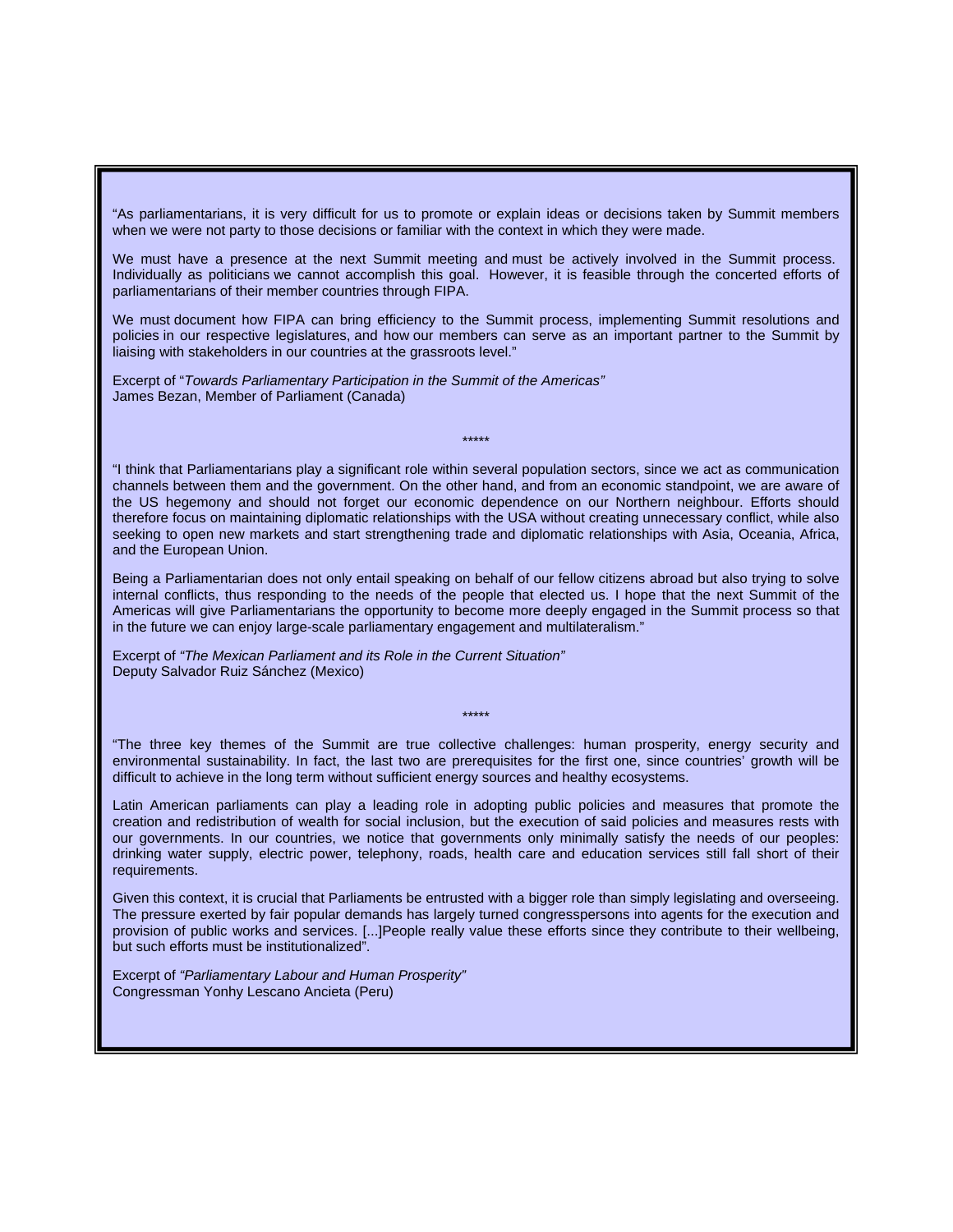

### Working Group on the Fight against Drug-Trafficking, Fifth Plenary Assembly (Colombia 2006)

Québec Plan of Action*: "Promote bilateral and multilateral cooperation and information exchange on policies and actions concerning drug prevention, treatment, rehabilitation and supply control, and develop educational campaigns to promote public awareness of the risk of drug consumption;"* 

The fight against drug-trafficking is a daily combat. As they enjoy a privileged relationship with their constituents, parliamentarians are in the line of fire.

During FIPA's Fifth Plenary Assembly, held in Colombia, the legislators participating in the Working Group on the Fight against Drug-Trafficking recommended that:

- ¾ Parliamentarians encourage countries to update their laws, as well as seek alignment in such standards similar to what Latin America tried to achieve at the end of the last century. In this uniform legislation, activities such as illicit drug trafficking, money laundering, corruption and transhipment of illicit drugs should be regarded as crimes;
- $\triangleright$  Parliamentarians try to reform the education system in order to strengthen the teaching of values and non-use of these harmful substances.

### Haiti: Training for candidates for the 2009 elections

On  $2^{nd}$ -3<sup>rd</sup> April, a delegation of the Group of Women Parliamentarians of the Americas participated in Portau-Prince, Haiti, in the launching of the training programme for men and women candidates, hosted by the Canadian Parliamentary Center and

Mar del Plata Plan of Action, article 66: *"To cooperate with solidarity with the Haitian people in their efforts to revitalize the democratic institutions…"* 

MINUSTAH. The women legislators shared their experiences with women candidates and members of women's associations, with the purpose of providing them with hands-on experience on issues related to electoral campaigns, communication strategies, and reconciliation of political and family life, among other topics. This was the second time FIPA participated in a mission to Haiti to consolidate the democratic process and encourage the participation of Haitian women in the elections.



Members of FIPA's Group of Women Parliamentarians with candidates to the 2009 elections in Haiti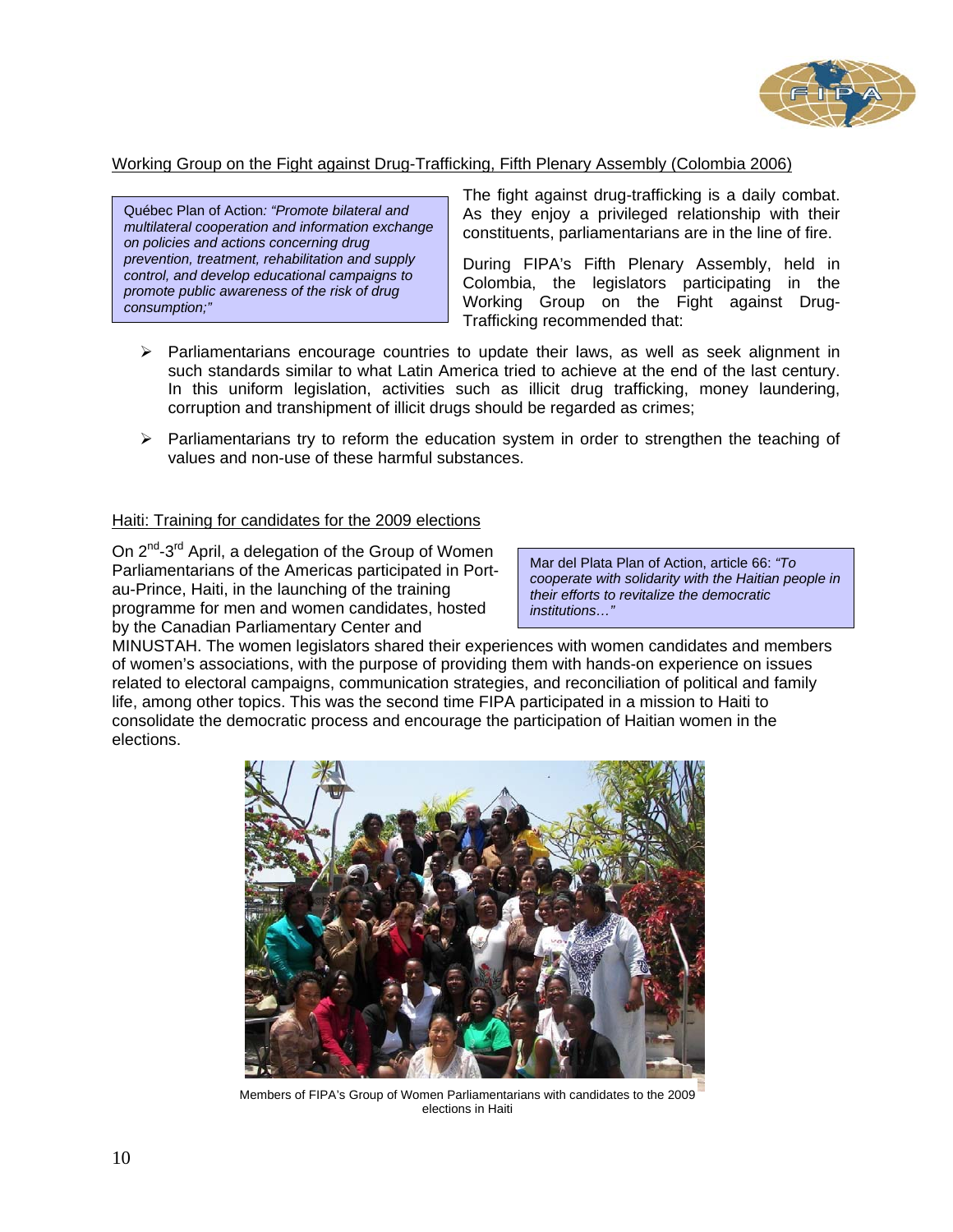### **3. Strengthening Cooperation between Parliaments and Governments in the Achievement of Hemispheric Goals**



FIPA Executive Committee members meet with the Canadian minister of Foreign Affairs during the 2007 OAS General Assembly

Since the beginning of 2006, FIPA has increased efforts to seek more active cooperation between the Executive and Legislative branches of the several countries regarding the hemispheric agenda.

In a proposal send to the Chair of Summit Implementation Review Group (SIRG), two main reasons for further involving Parliaments in the Summits process were invoked:

*First, Parliaments are needed to intensify the implementation of Summits mandates:* 

 Transnational issues require transnational solutions. Pandemia, drug trafficking, free trade negotiations, organized crime, etc., are all issues that need to be dealt with collectively. Increasingly knowledgeable

about international issues, parliamentarians are aware that they have a role to play in international cooperation which complements and supports the role that governments have traditionally played.

 Although the inter-American summits are a governmental mechanism, many of the mandates adopted by Heads of States and Governments have implications for the legislative branch. Congresses are requested to ratify inter-American or international agreements. They are also asked to incorporate those international agreements into the national legislation. And, in all cases, through the annual budget approval process, congresses are asked to approve the credits that will be granted to the different government organs to implement policies.

### *Second, parliamentarians are needed to reach out to people:*

- **In recent Summits it became obvious that there was a disconnection between the Summit process** and the people. By promoting a people-centered approach involving consultation processes, civil society participation, etc., leaders have shown determination to re-build the broken links.
- Parliamentarians can play a very important role in this outreach process. They are in touch with their constituents on a daily basis and can thus act as a bridge between citizens and government, bringing the concerns of citizens into decision-making processes at the national and hemispheric levels, and informing constituents of national policies and international agreements, and the impact these will have on their lives.

### *3.1 FIPA's Participation in Inter-American Activities and Dialogue with Hemispheric Institutions*

In June 2007, during the  $37<sup>th</sup>$  General Assembly of the OAS held in Panama, FIPA submitted a Declaration before several heads of delegations and the OAS General Secretary, which was issued by its Executive Committee and called on an official recognition of the national parliaments' contribution to the Summits process, as well as on a formal recognition of FIPA's special cooperation to this process (see Appendix 3).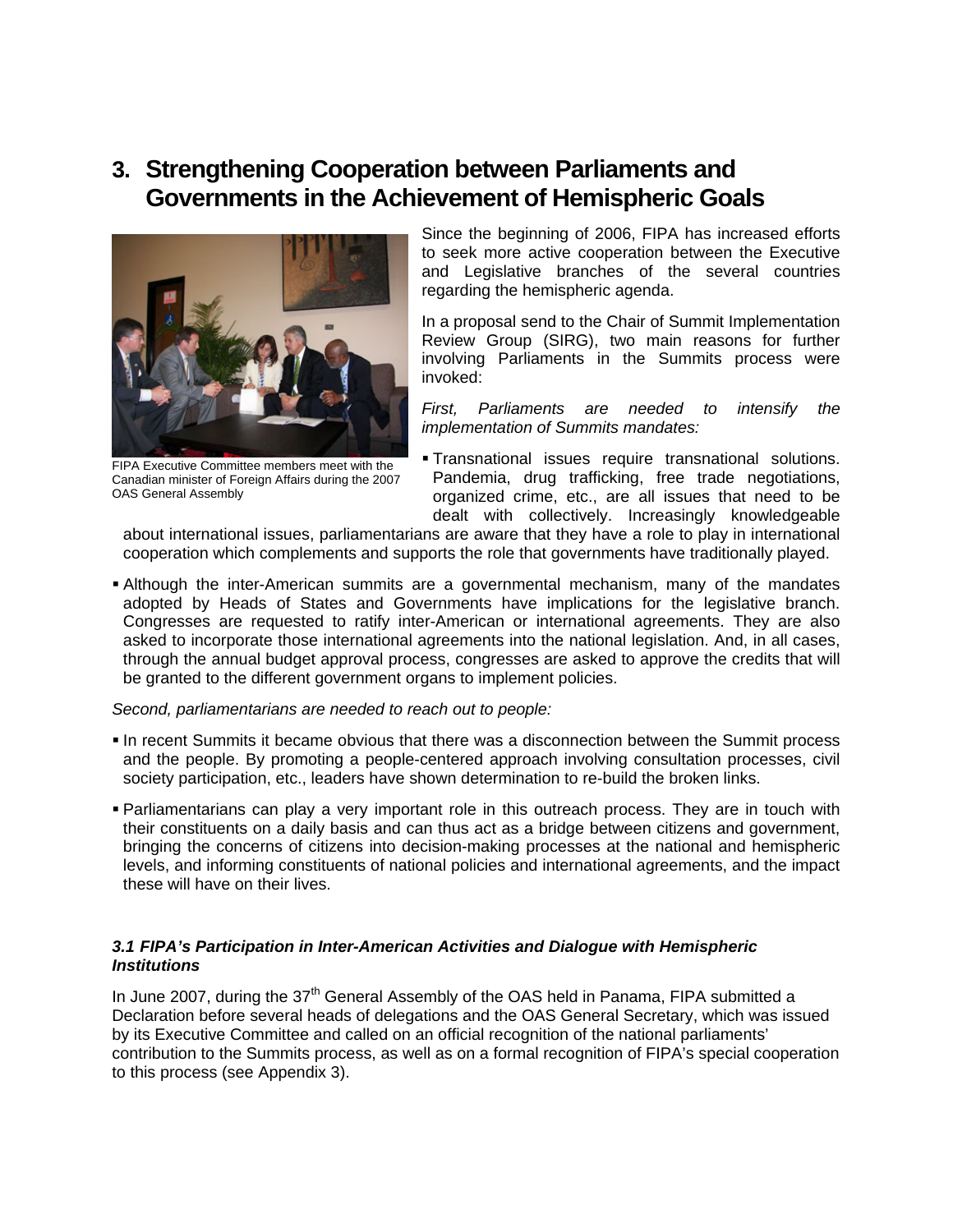

These meetings were followed by others held in Ottawa, Washington, and Port of Spain with OAS and Fifth Summit officials. FIPA also made official presentations before the OAS Permanent Council in March 2006 and October 2007, and participated as an observer to the  $38<sup>th</sup>$  General Assembly of the OAS held in Medellin, Colombia, in 2008.

These exchanges have helped revitalize the dialogue with Inter-American institutions, paving the way for achieving concrete mechanisms for collaboration.

### *3.2 Other Models for Cooperation between Parliaments and Governments*

It is important to underscore that other institutions have already adopted similar mechanisms to those sought by FIPA, welcoming the inclusion of the parliamentary dimension in the work of intergovernmental organizations.

A good example is the case of the Interparliamentary Union /UN. Since the early 1990s, the Interparliamentary Union has been working with the United Nations to make international relations and decision-making more transparent as well as more effective. The underlying idea is to create a direct line of communication between the United Nations and the national parliaments that are members of the IPU.

In 2002, this cooperation was formalised with the adoption of a UN General Assembly resolution whereby the IPU was granted observer status. Cooperation activities between the two organizations include an annual Parliamentary Hearings at the United Nations. The two organizations also work closely together to advance specific issues through many joint operational activities, publications and meetings.

Another example of cooperation is the World Trade Organization (WTO) Parliamentary Conference. Created in 2003 by the Interparliamentary Union and the European Parliament, its main purpose is to boost WTO's external transparency and to make this intergovernmental organization provide explanations to legislators, as representatives of the people.

Particularly, within the framework of the last Session of the Parliamentary Conference on the WTO, a document was approved on "Guidelines for Relations between Governments on International Trade Issues", which established three basic principles:

- Parliament should receive relevant and timely information from the government regarding trade initiatives so that it may analyse them before decisions are made;
- Parliament should have a real opportunity to use the information obtained to gain an influence on its own country's trade policy;
- Parliament should have the opportunity to follow up on its government's decisions on the matter.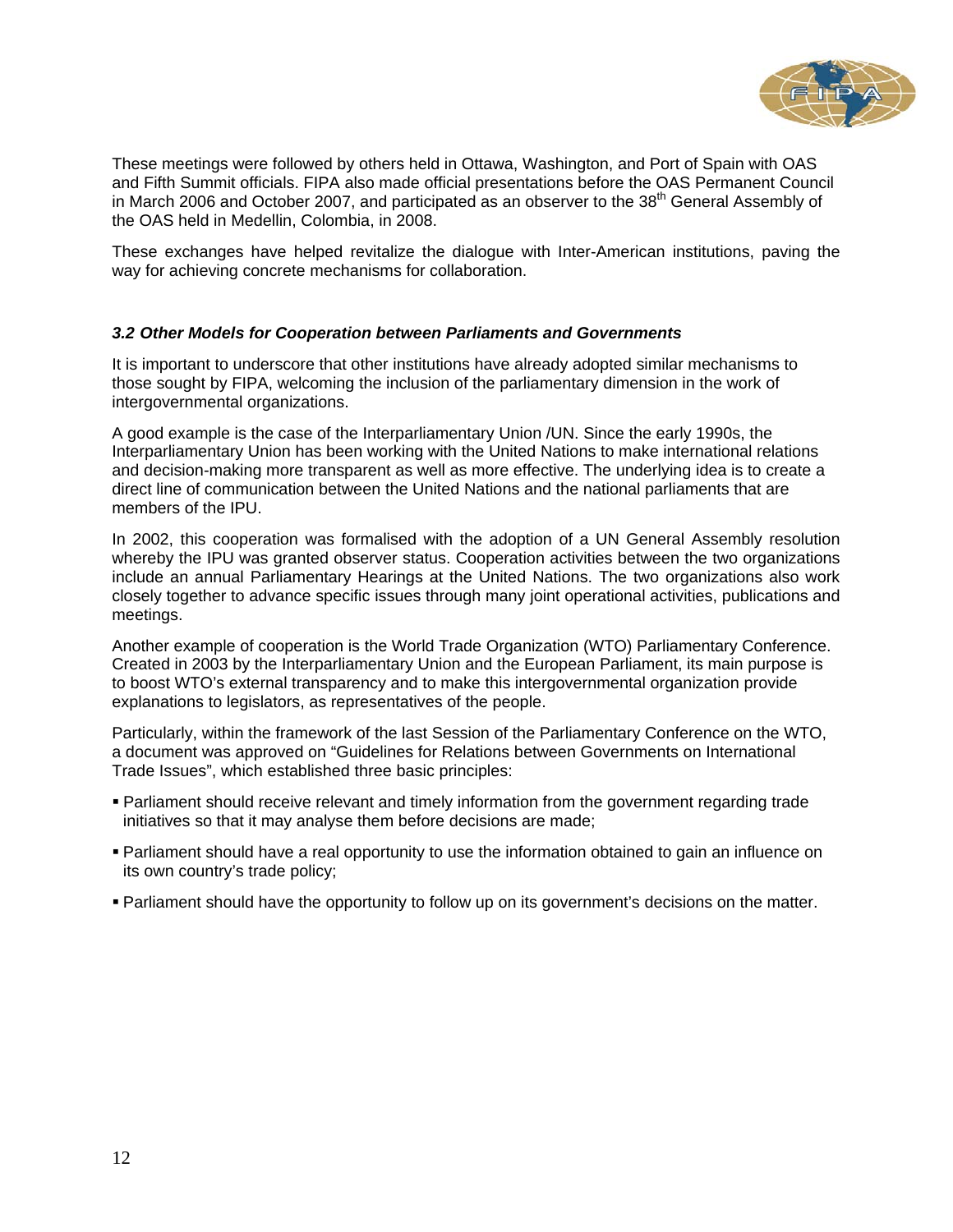### **4. Conclusion**

These concrete actions undertaken by FIPA to contribute to the Inter-American agenda are only an outline of the Forum's huge potential as a tool for cooperation and development. However, the lack of official mechanisms at a hemispheric level allowing national parliaments and FIPA, the organization encompassing them, to contribute more actively towards fulfilling the development goals on the continent, while respecting the independence of powers between the Legislative and the Executive branches, is a clear indicator that such potential should be explored more thoroughly.

The FIPA Executive Committee is committed to promoting ongoing communication with the OAS and the institutions of the Inter-American system with a view to overcoming today's constraints and outlining new effective and inclusive cooperation frameworks in our continent.

\* \* \* \*



Participants in the 5th FIPA Plenary Meeting – Colombia 2006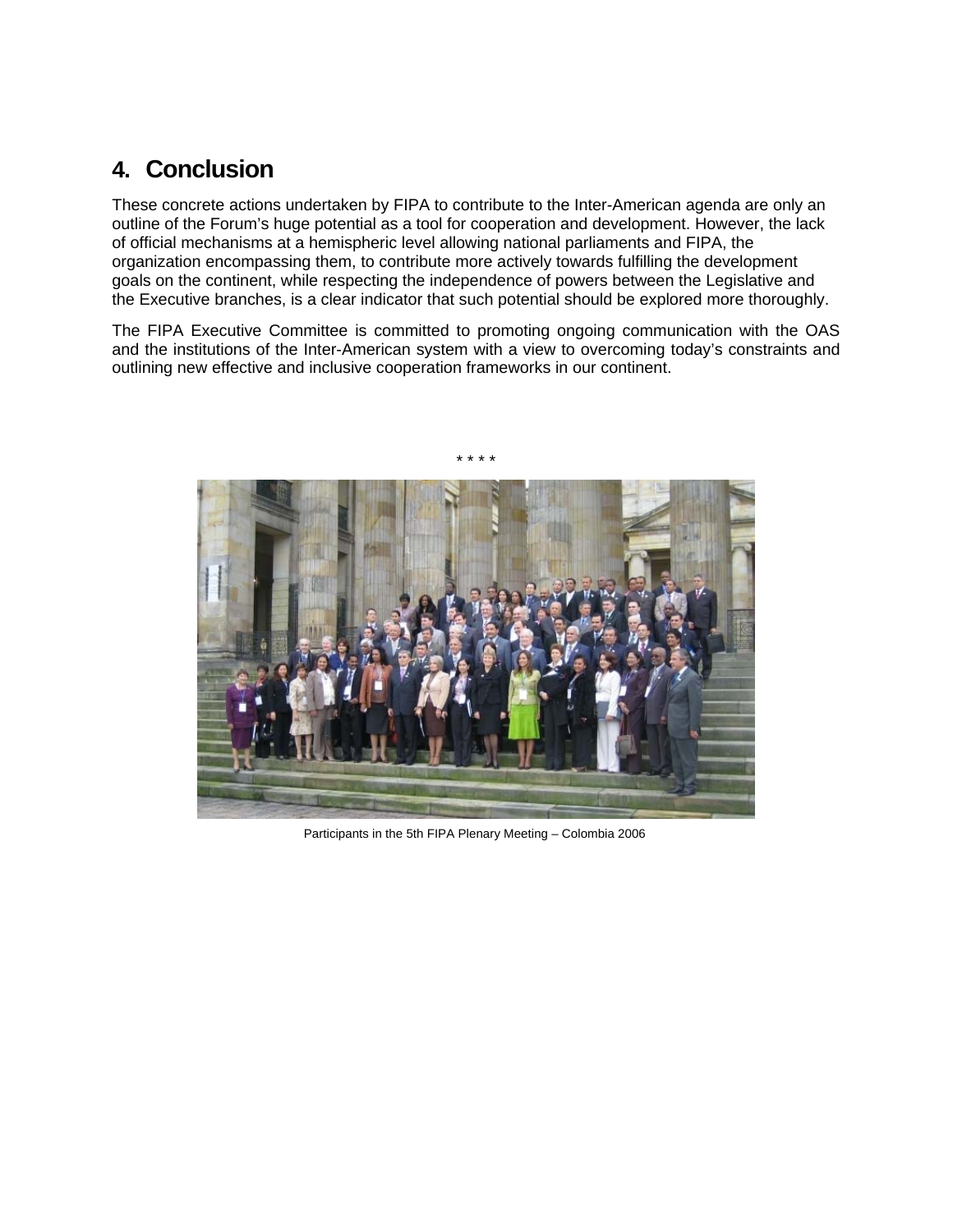

### **5. Appendices**

### *5.1 Recommendations of the Congress "Towards a Gender-Sensitive Legislative Agenda for Development in the Americas"*

### *Adopted on November 21, 2008*

We, women and men parliamentarians from across the Americas meeting for the Congress: "Towards a Gender-Sensitive Legislative Agenda for Development in the Americas" on November 20-21 in Bogotá, Colombia, make the following recommendations to be presented to our respective parliaments:

### **Economic Policies and Gender**

- To take the first step in the design of an Action Plan so that parliaments in America have greater influence in development matters and that the latter promote gender equality.
- To include a gender perspective as a central and cross-cutting dimension in the formulation of public budgets at the central, regional and local levels in a way that makes them balanced and sustainable and does not translate into piecemeal programs and projects that are marginal or subsidiary in nature.
- To recognize the need to raise the visibility and equitable remuneration of women's labour in trade agreements, leading to formal employment with the corresponding social protection and security guaranties.

### **International Crisis, Development and Gender: Implications for the Americas**

- The world crisis particularly affects women, but crises can also provide opportunities. Therefore one must be creative so that the new order that has to be set up is not merely a superficial tweak to the current situation, but in-depth surgery based on an integral, inclusive and sustainable vision, and that gender inequality as well as other numerous existing inequalities are overcome.
- To adopt new criteria to ensure the economic competitiveness of countries, ensuring that this does not lead to precarious income and new forms of exploitation.
- To redefine the existing relationship between productive and reproductive labour so that women and men play an active role in both areas.

### **Social Policies, Gender and Development**

- To adopt a social rights approach, especially a gender approach, in the design of social policies, keeping in mind that this represents a window of opportunity or a favourable scenario for the promotion of a dialogue between social and gender issues.
- To recognize the following advantages in having a gender approach in social policies: (i) Consistency in the values between legislation and reality (ii) Institutional sustainability of the legislative, executive and judicial powers (iii) Greater social and political legitimacy (iv) Better social policies because it allows to detect existing types of discrimination to correct them.
- Human rights should be recognized in social policies as is the case with criminal policies.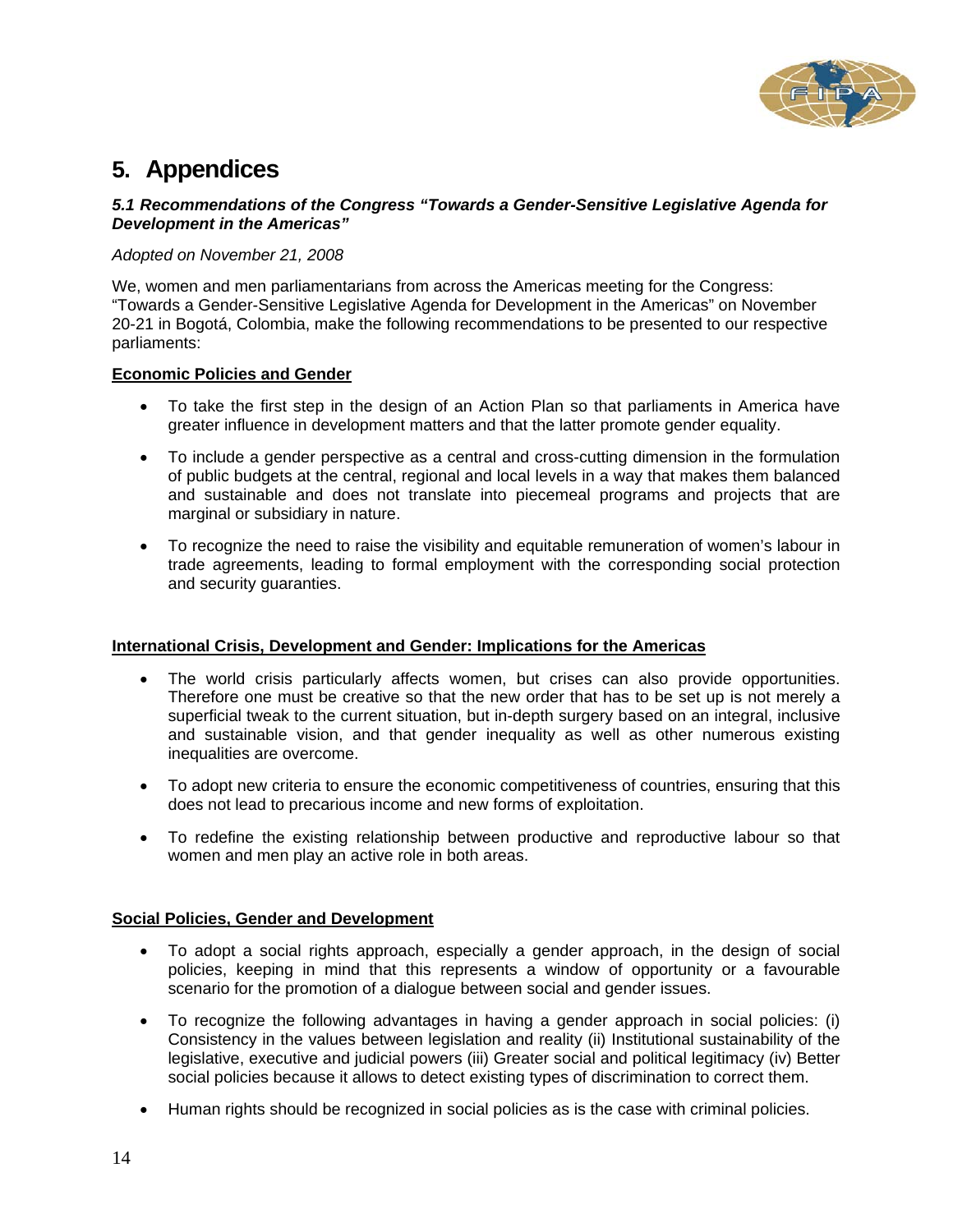### **Environmental and Sustainability and Gender**

- To develop new environmental and gender paradigms.
- To take into account the culture and dignity of indigenous peoples in sustainable development.
- To do a gender-sensitive audit of investments in natural resource sustainability.

### **Democracy, Political-Electoral Reforms and Gender**

- To promote the linkage between the Legislative power and grass-roots social organizations so as to guarantee compliance with the quota law.
- To raise the awareness of the media with the purpose of making the political participation of women more visible and to transform gender stereotypes.
- To propose public financing for political participation that promotes the inclusion of women.

**CECILIA LÓPEZ MONTAÑO**  Senator of Colombia President of FIPA's Group of Women Parliamentarians of the Americas

**CÉLINE HERVIEUX–PAYETTE**  Senator of Canada Former President, FIPA

**Juana Laverde Castañeda Rapporteur** 

### *5.2 5th Plenary Meeting Working Group Recommendations*

*Adopted by the FIPA Plenary Assembly on November 21, 2006* 

### **Working Group No.1: Trade and Integration**

- 1. It is important to continue to pursue the integration agenda of the Americas, urging FIPA member countries to reach a hemispheric agreement in which all bilateral agreements converge.
- 2. WTO members are urged to resume multilateral trade negotiations to conclude the Doha Development Round, particularly regarding opening up agricultural markets.
- 3. All barriers to international trade must be eliminated, including tariffs or subsidies that distort international commerce. At the same time, the capacity of countries to support the most sensitive sectors must be preserved.
- 4. In the search for further integration, all barriers among FIPA member countries that violate human rights and deny people freedom of movement must be brought down.
- 5. Complementary domestic policies intended to take advantage of opportunities for international insertion should be encouraged, particularly policies on infrastructure,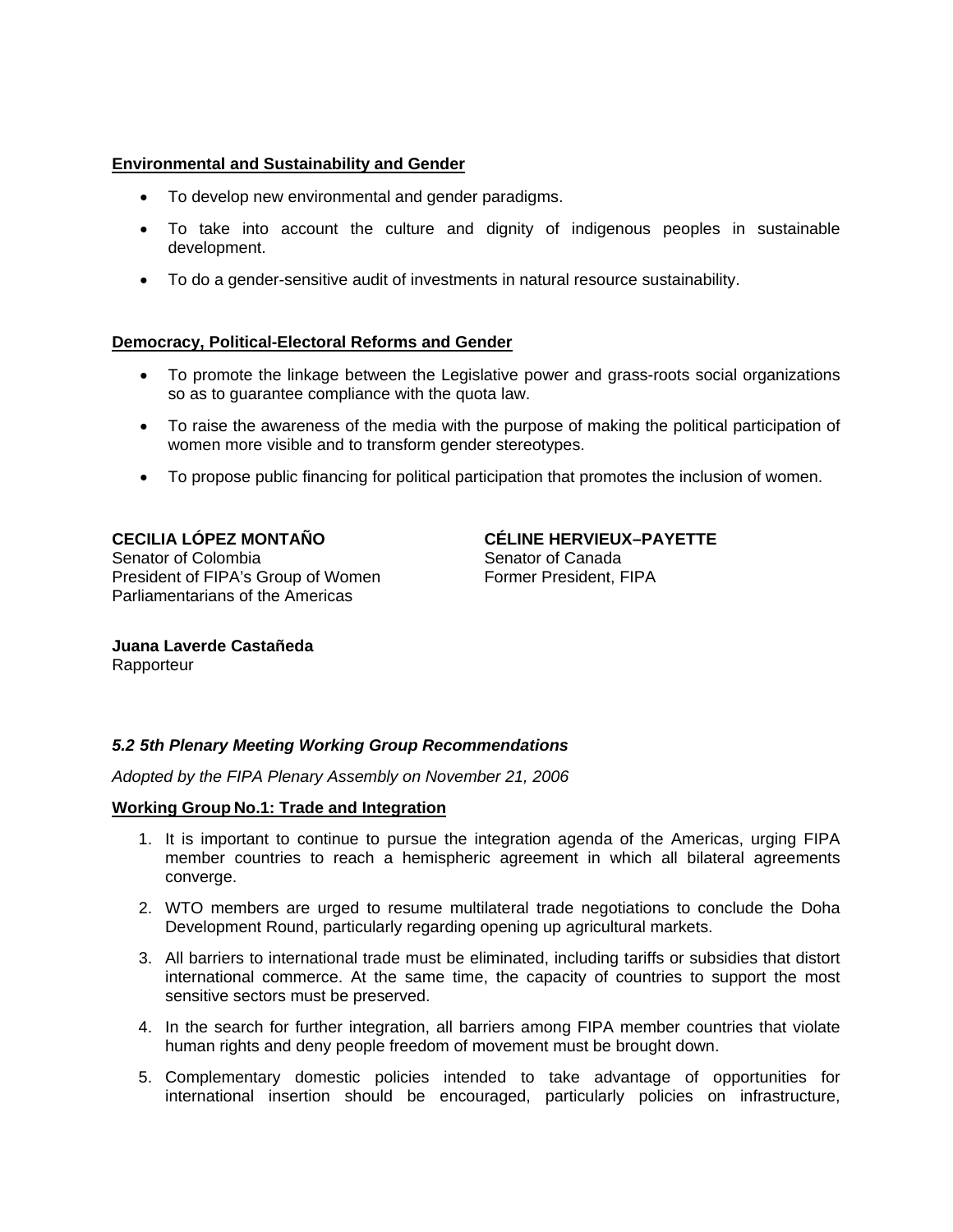

education, State modernization, rural, agricultural and fishery development, and science and technology.

- 6. Policies that favour energy integration should be created, taking into account the challenges related to non-renewable resources and the opportunities offered by renewable resources such as bio-energy, wind energy and other sources.
- 7. Mechanisms should be created to protect intellectual property, free competition and abolish counterfeiting.
- 8. Work is needed on sustainable development programmes, and programmes to alleviate poverty and improve living conditions should be created.
- 9. FIPA member countries are urged to consider that the emergence of China and India means policies to deal with global competition must be formulated without delay. FIPA members are requested to organize a dialogue with these countries on this issue.
- 10. A fund with enough resources to facilitate the transition to a freer system of trade and further integration should be established for the countries of the Americas and the Caribbean, particularly to facilitate connectivity in the region, infrastructure development (air, land and maritime transport), and the promotion of small and medium-sized businesses, in line with the WTO "Aid for Trade" initiative.
- 11. Continuous dialogue should be sought between FIPA members and the United States, encouraging that country's active participation in FIPA.
- 12. It is recommended that social issues be debated to achieve the wellbeing of our peoples.
- 13. It is recommended that FIPA members submit these recommendations to their respective parliaments and executive branches, that they work together with their own FIPA national executive representatives to ensure specific progress towards their implementation, and that the chairpersons of each FIPA national chapter report on the progress achieved by their countries at the next FIPA Plenary Meeting.

**James Bezan**  Canadian Member of Parliament Chair of Working Group No.1

**Sandra Ovalle García Rapporteur** 

### **Working Group No.2: Poverty Reduction**

The Plenary Assembly recommends the following:

- 1. Consolidate growth strategies.
- 2. Make social spending more effective (by determining who should be given priority).
- 3. Favour international cooperation among member countries.
- 4. Work on a political component to poverty reduction. There also needs to be an economic component involving higher taxes for individuals with higher incomes. Economic policies must also have a social component. Employment must be a priority if social transformation is to be achieved.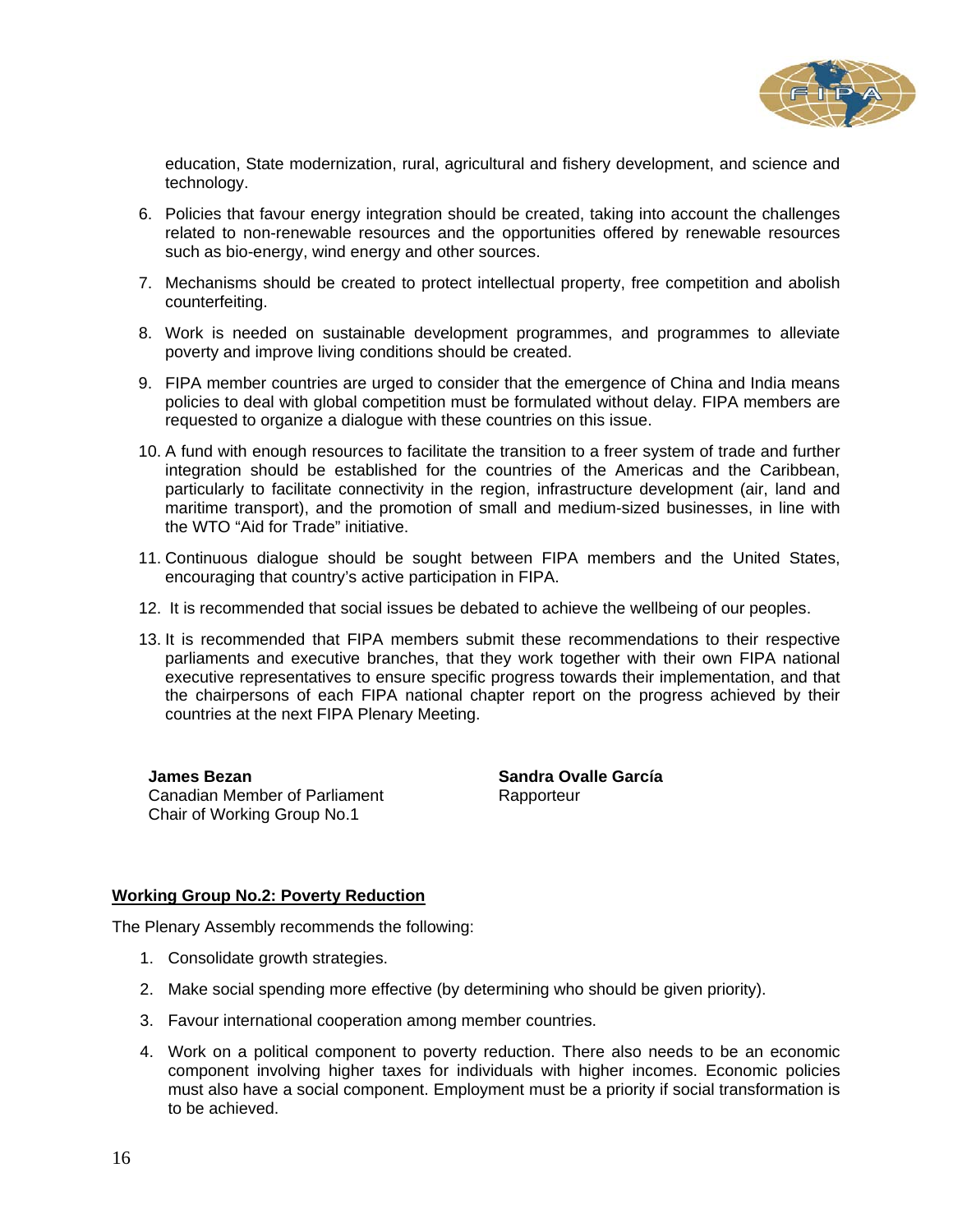- 5. Promote universal education and eliminate illiteracy.
- 6. Reduce infant morbidity.
- 7. Assure a healthy environment.
- 8. Provide training in new job areas.
- 9. Exchange information on programmes that have proven successful in some countries.
- 10. Invest in science and technology.
- 11. Reduce the phenomenon of migration.
- 12. As lawmakers, find a way to implement the resolutions and initiatives presented by the work groups in our own countries in such a way that they become a binding force.
- 13. As an ethical imperative for the region, ensure State resources fulfill their mission by fighting corruption and encouraging parliamentarians to propose transparency laws in their countries.
- 14. Create a work group devoted exclusively to studying how the tax burden affects socioeconomic development in the economies of the member countries. The group's mission would be to conduct a study to establish principles and find alternatives that provide a fair and impartial tax system to ensure social development and create jobs by increasing the production and wealth of each Member State.

**Iván Alejandro Moreira Barros**  Deputy, Chamber of Deputies of Chile Chair of Working Group No. 2

**Isabel Cristina Jiménez Losada**  Rapporteur

### **Working Group No.3: Fight against Drug Trafficking**

ECONOMIC RECOMMENDATIONS:

- 1. Parliamentarians are urged to work actively in their own countries and on the international scene in the interest of multilateral trade agreements that seek to change the economic status quo.
- 2. Countries must work internally to obtain the necessary funding and resources to establish crop-substitution and job-promotion programmes. Such programmes will make it possible to reduce social inequalities.
- 3. To increase the likelihood of success of crop-substitution programmes and prevent recidivism, they should encompass training, food security, transport and access to markets.

SOCIAL RECOMMENDATIONS:

4. Considering that demand is a powerful stimulant to production, recognized by the anti-drug strategy in the hemisphere, it is recommended that educational programmes be developed at the school, family and community levels, as well as gender and ethnic oriented, and youth programmes to impart new values that prevent drug consumption.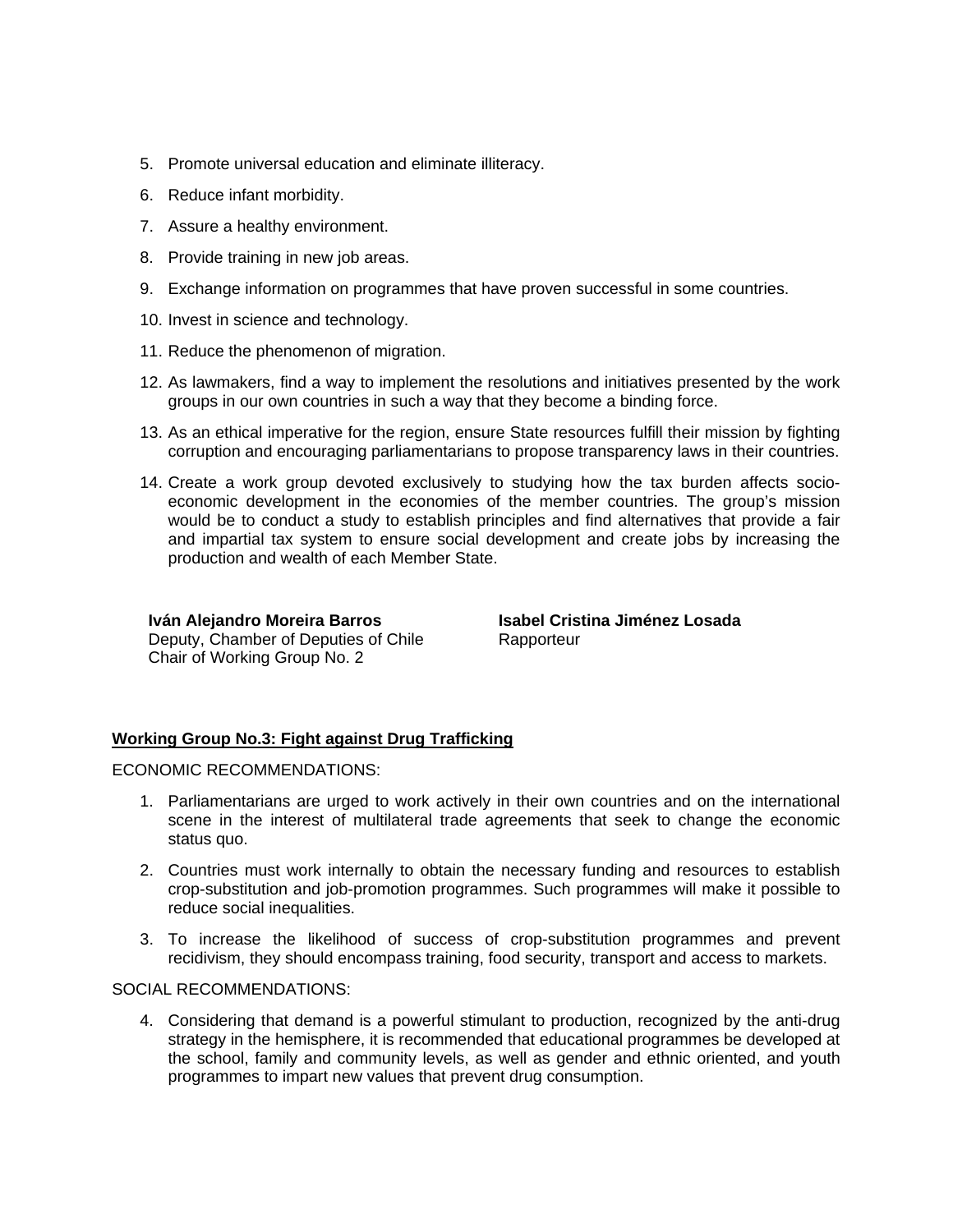

- 5. It is also recommended that the mass media be careful about using images that create false icons and that encourage violence and consumption of narcotics. The media's responsibility and active involvement in the fight against drug trafficking and the creation of conditions that prevent violence and hallucinogenic substance abuse are encouraged.
- 6. It is recommended that an international forum be convened to address the mass media's role in imparting values that aid the war on drugs.
- 7. It is recommended that parliamentarians try to reform the education system to strengthen the teaching of values and non-use of these harmful substances.
- 8. Parliamentarians should participate more actively in the discussion on social values and more effectively promote the International Day against Drug Abuse and Illicit Drug Trafficking.

### LEGAL AND SECURITY RECOMMENDATIONS

- 9. Parliamentarians should encourage countries and negotiate with them to update their laws, as well as seek alignment in such standards similar to what Latin America tried to achieve at the end of the last century. In this uniform legislation, activities such as illicit drug trafficking, money laundering, corruption and transhipment of illicit drugs should be regarded as crimes. For consumption cases, we firmly recommend the punishment be gradual.
- 10. Parliamentarians will promote and attempt to convene a meeting with the OAS and the UN to discuss creating an inter-American or international court against drugs, as well as an agency responsible for interdiction.
- 11. It is suggested that an effort be made to reinforce and increase international support for countries forced to wage war on drugs and to deal with money laundering, corruption and transhipment.
- 12. It is recommended that FIPA parliaments promote the United Nations plan for the fight against drugs in their countries.

**Mrs. Sandra Husbands**  Senator of Barbados Chair of Working Group No.3 **Felipe Ortiz Rapporteur**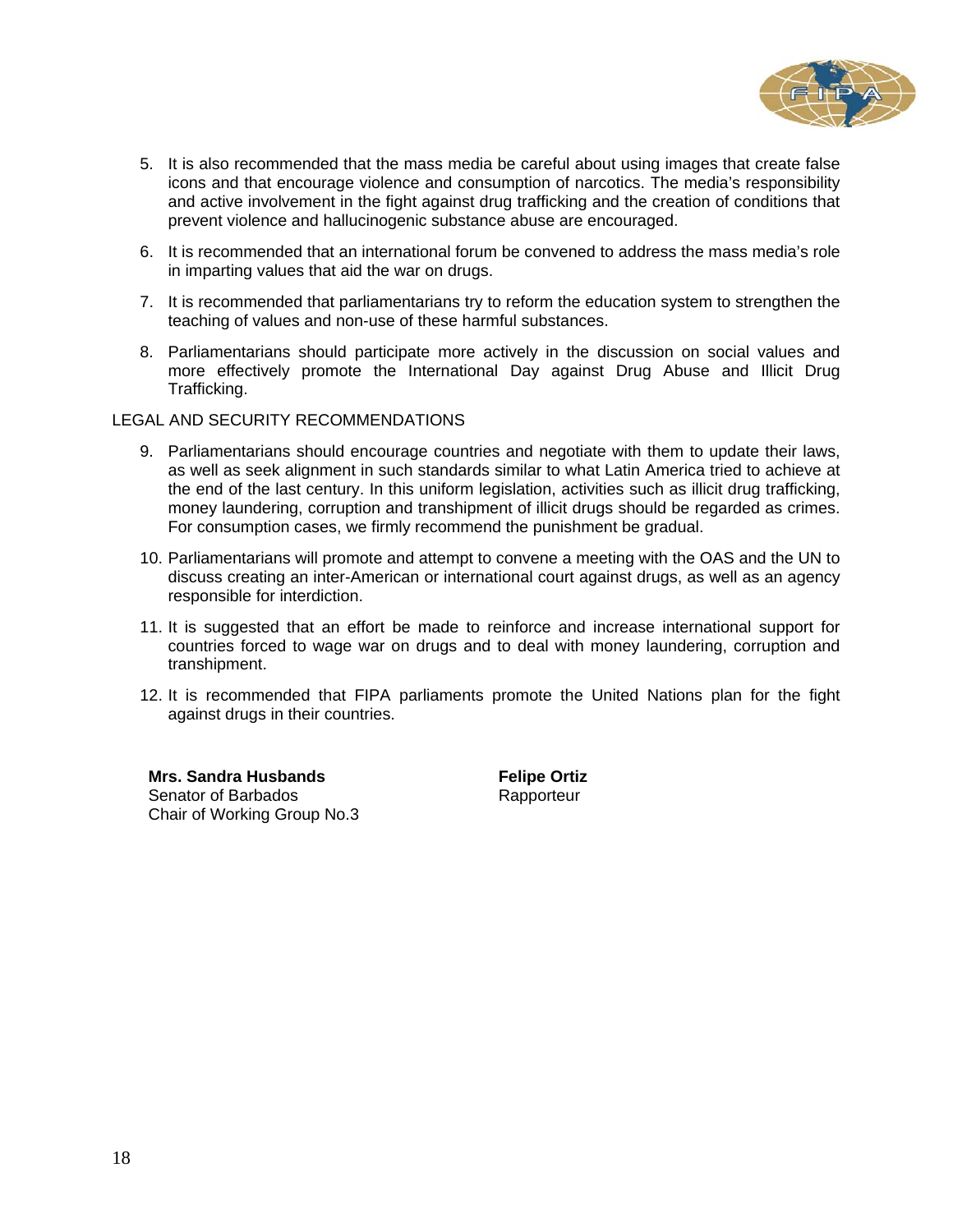### *5.3 Declaration presented at the 37th Regular Session of the General Assembly of the Organization of American States*

*Adopted by the FIPA Executive Committee on June 1, 2007, in Brasilia, Brazil* 

### CONSIDERING:

That the Inter-Parliamentary Forum of the Americas (FIPA) is an independent network composed of the national legislatures of the member states of the Organization of American States (OAS), whose purpose is to promote parliamentary participation in the inter-American system and to contribute to inter-parliamentary dialogue in dealing with issues on the hemispheric agenda, pursuant to Resolution 1673/99 of the OAS General Assembly.

FIPA's objective to "contribute to the process of integration as one of the most appropriate instruments for sustainable and harmonious development in the hemisphere";

That Heads of State and Government of the Americas decided, in the Plan of Action of the Third Summit of the Americas, to "Encourage cooperation and exchange of experiences and parliamentary best practices between national legislators of the Hemisphere, while respecting the separation and balance of powers, through bilateral, subregional and hemispheric vehicles such as the Inter-Parliamentary Forum of the Americas (FIPA)";

The contribution made by FIPA since 2001 in advancing the hemispheric agenda, described in the report "From Quebec city to Mar del Plata: Progress by the Inter-Parliamentary Forum of the Americas", presented to Ministers of Foreign Affairs of the Americas at the Fourth Summit of the Americas in Mar del Plata, on November 3, 2005, and to the OAS Permanent Council in Washington DC on April 12, 2006;

The importance that, in addressing the issue of "Energy for Sustainable Development", the central theme of the 37<sup>th</sup> Session of the OAS General Assembly, the voice of parliamentarians be taken into account;

### THE EXECUTIVE COMMITTEE:

- 1. FORWARDS the recommendations adopted by the Plenary Assembly of FIPA on November 21, 2006, on the issues of Trade and Integration, Poverty Reduction, the Fight against Drug Trafficking, Gender Equality and Cultural Diversity to the OAS General Assembly and, in particular, its recommendation stating that "Policies that favour energy integration should be created, taking into account the challenges related to non-renewable resources and the opportunities offered by renewable resources such as bio-energy, wind energy and other sources".
- 2. CALLS for OAS member governments to consider national parliaments as front-line actors in the oversight and implementation of commitments that stem from the General Assembly Declaration on "Energy for Sustainable Development," as a means of ensuring that regional commitments in this area be translated into national legislation and policies that respond to the needs of the citizens they represent.
- 3. ASKS that the OAS General Assembly take note of the recommendation of the FIPA Executive Committee that representatives of member parliaments seek means through which legislators can contribute to the implementation of a regional energy agenda that fosters the harmonious and sustainable development of the hemisphere, during the Sixth FIPA Plenary Meeting.
- 4. CALLS for a strengthening of the collaboration between national parliaments and the OAS,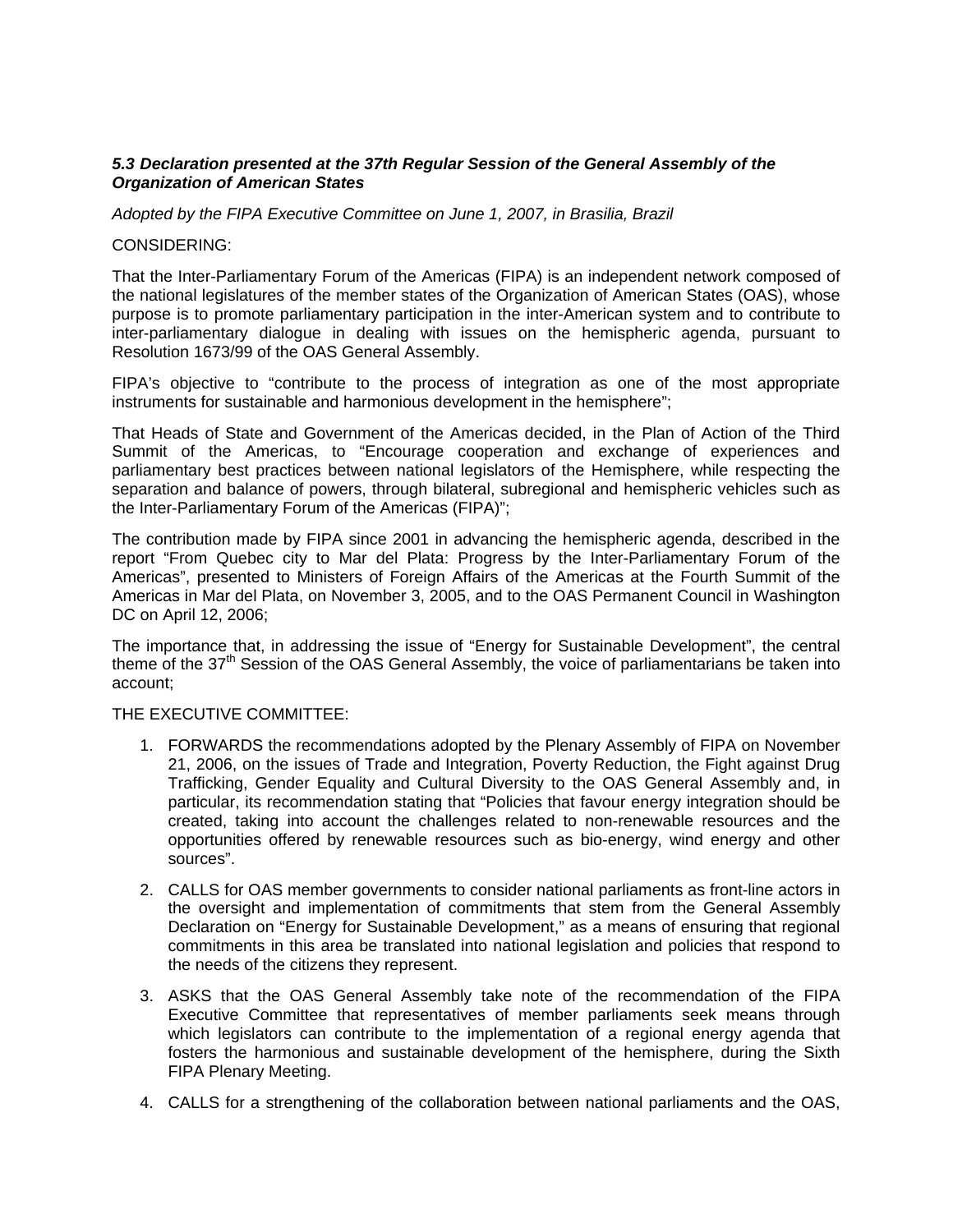

through the establishment of two-way direct communication between FIPA and the OAS, the provision of parliamentary input to regional negotiations and debates when appropriate, and through the attribution of a special status that would allow FIPA to participate as an observer in meetings of the Organization.

5. CALLS for a formal recognition of the contribution made by national parliaments to the Summits of the Americas process and EXPRESSES its intention to submit to the Summits Implementation Review Group (SIRG) a proposal for FIPA to be recognized as a special parliamentary observer in this process.